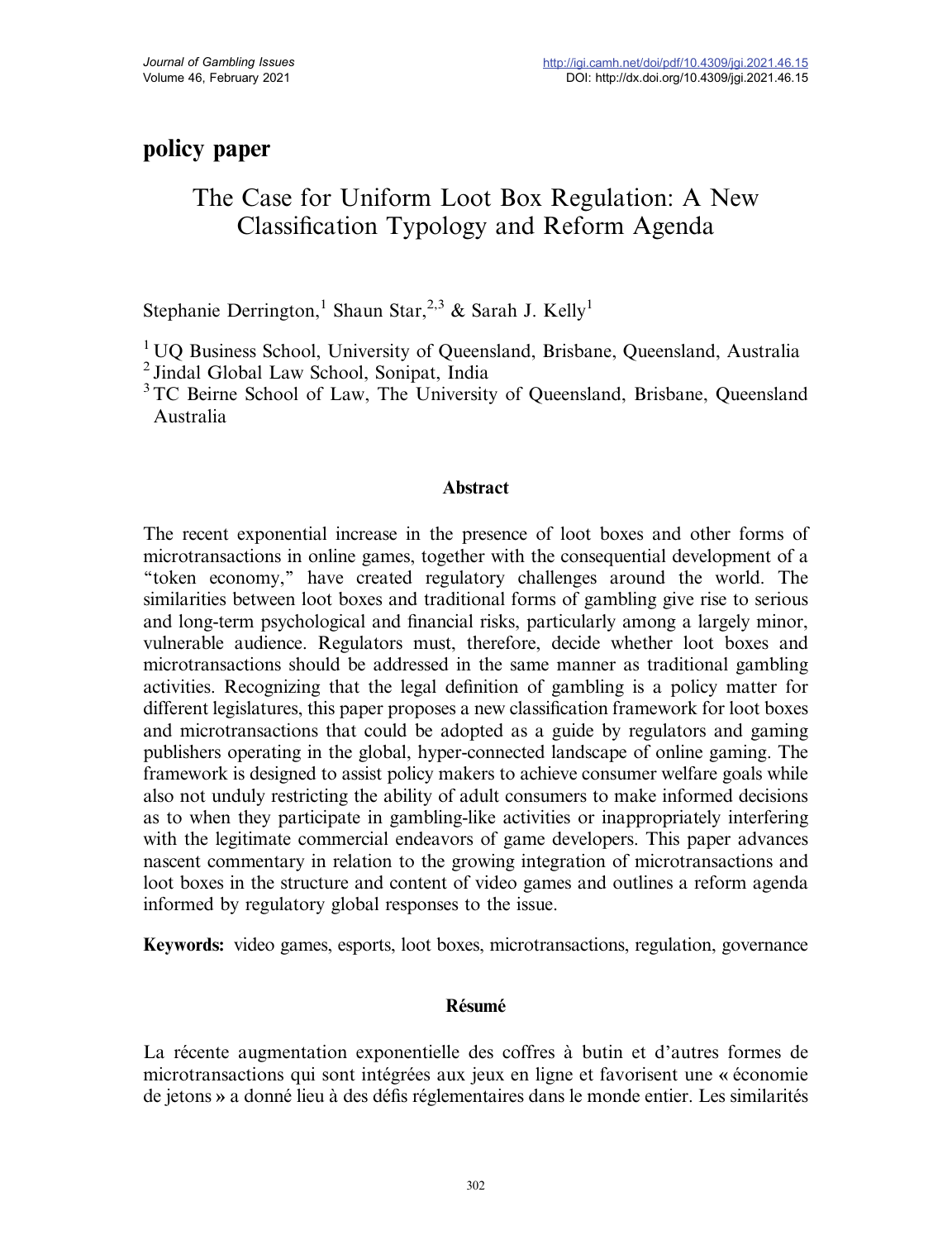entre les coffres à butin et les formes traditionnelles de jeux de hasard ont entraîné de graves risques psychologiques et financiers à long terme, particulièrement chez un public en grande partie mineur et vulnérable. Les organismes de réglementation doivent donc décider si les coffres à butin et les microtransactions devraient être abordés de la même façon que les activités liées aux jeux de hasard traditionnels. Cet article reconnaît que la définition juridique des jeux de hasard est une question de politique relevant de différentes assemblées législatives, et propose pour les coffres à butin et les microtransactions un nouveau cadre de classification que pourraient adopter à titre de guide les organismes de réglementation et les distributeurs de jeux vidéo qui exercent leurs activités dans le contexte mondial hyperbranché des jeux en ligne. Ce cadre vise à aider les décideurs à atteindre des objectifs en matière de bienêtre des consommateurs tout en ne restreignant pas indûment la capacité des consommateurs adultes à prendre des décisions éclairées concernant leur participation à des activités de type jeux de hasard, et en ne nuisant pas de manière inappropriée aux entreprises commerciales légitimes des développeurs de jeux. Cet article enrichit le discours naissant sur l'intégration croissante de microtransactions et de coffres à butin à la structure et au contenu des jeux vidéo, et décrit un programme de réforme éclairé par la réaction mondiale à la question sur le plan de la réglementation.

#### **Introduction**

In 2020, a French lawsuit was filed against Electronic Arts (EA) alleging that its FIFA Ultimate Team game is wrongly classified as an online video game rather than a form of gambling (Usher, 2020). Lawyers for the claimant have stated: ''We believe that a gambling game has been integrated into this video game because buying packs is nothing more than a bet. It is the logic of a casino that has entered their homes'' (Usher, 2020). The claimant was said to have spent USD\$600 on in-game card packs between September 2019 and February 2020 (Usher, 2020). The packs, which were an example of loot boxes, may be purchased within the game for in-game or ''real world'' currency (Usher, 2020). The claimant's experience, which he indicated has resulted in him falling behind on rental payments (Usher, 2020), was not unique, and demonstrated the risks of loot boxes and other in-game microtransactions (see, for example, Abarbanel, 2018; Clark et al., 2012; King & Delfabbro, 2016, 2018, 2019; Li et al., 2019).

''Microtransactions'' is accepted as an umbrella term for in-game transactions and purchases through micropayments (King & Delfabbro, 2019; McCaffrey, 2019). Microtransactions deliver a range of content and services to players including "story extensions... additional play time, levels, new maps, virtual currency, weapons, armor, characters, or cosmetic items to customize the player's character or items'' (Schwiddeseen & Karius, 2014, p. 18). Cosmetic items obtained through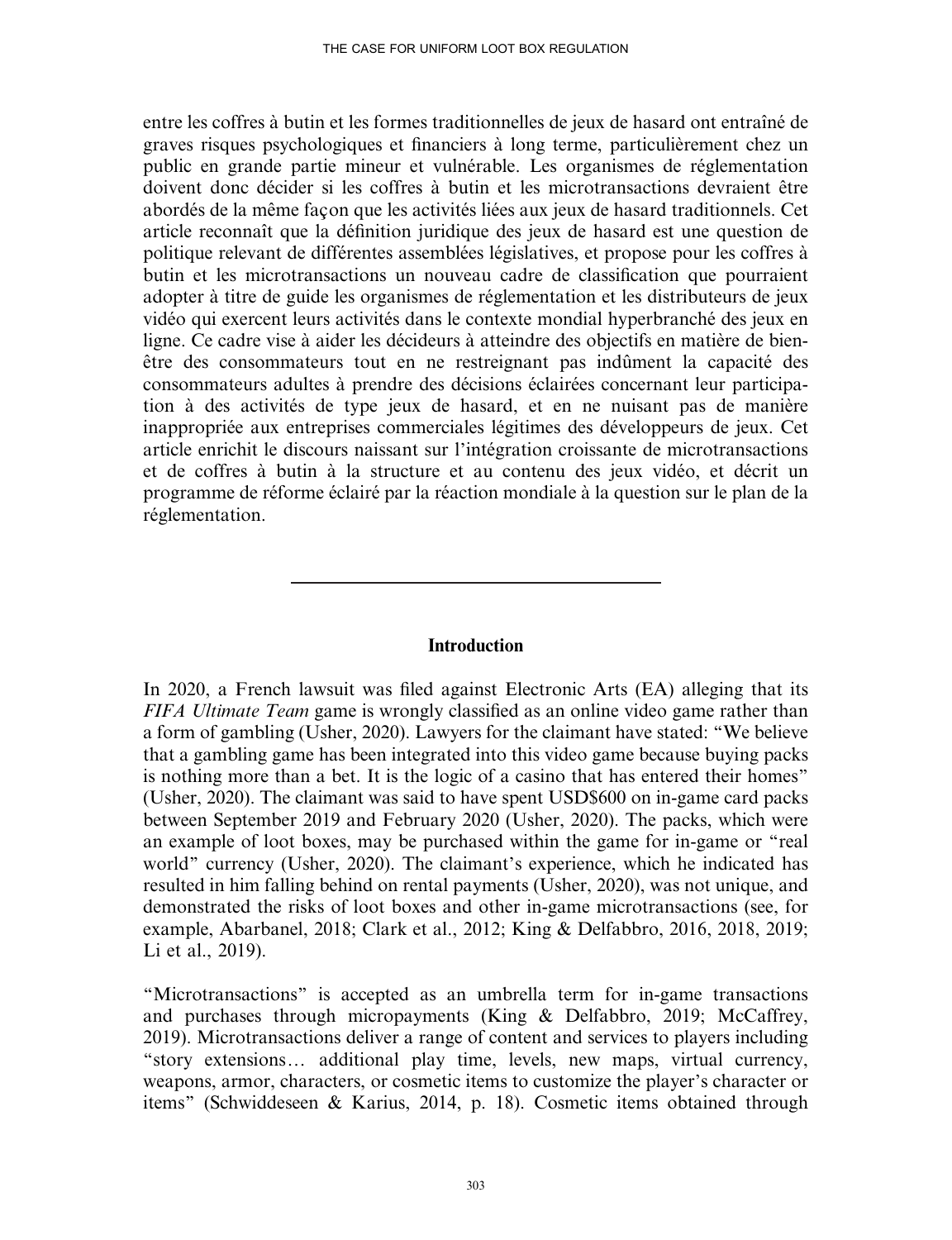microtransactions are commonly referred to as ''skins'' and generally do not confer any in-game advantage (McCaffrey, 2019; Schwiddessen & Karius, 2018). Conversely, loot boxes, which are often purchased through microtransactions, may deliver both significant in-game advantages, such as the weapons and characters sometimes found in in *Fortnite's* llama pinatas (see, for example, Epic Games, 2020), and less valuable prizes, including skins and other cosmetic items (McCaffrey, 2019). Schwiddessen and Karius (2018) define loot boxes (which are also known as loot crates or prize crates) as

a consumable virtual item which can be redeemed to receive a randomized selection of further virtual items, ranging from simple customization options for a player's game character, to game-changing equipment such as weapons, armor, virtual currency, additional skills, and even completely new or exclusive characters.... Loot boxes can be differentiated in two categories: Those dropping cosmetic items (''skins'') and those generating items relevant for gameplay progress (p. 18; see also Interactive Games and Entertainment Association, 2018).

Loot boxes are one of the most controversial types of microtransactions found in online games, predominantly because of the randomness with which players win valuable prizes and the psychological impacts of the business model behind the mechanism. As McCaffrey (2019) has explained, the high probability of receiving duplicate and low-value prizes incentivizes players to continue purchasing loot boxes in an effort to win more valuable or useful prizes. The exciting loot box environment, which often features lights and sounds, also makes the act of purchasing loot boxes exciting and inviting.

The randomness of loot boxes' content, the potential to win game-changing items, and the experience of the psychological thrills of anticipation and winning, all of which exploit the same psychological traits and financial risks of traditional gambling, are said to contribute to excessive playing behaviors and psychological overinvestment in video games (Abarbanel 2018; Clark et al., 2012; King & Delfabbro, 2016, 2018, 2019; Li et al., 2019; Macey & Hamari, 2018).

The addictive nature of loot boxes has not come about by accident but rather is the result of the deliberate introduction of predatory monetization schemes into video games (King & Delfabbro, 2018, 2019; O'Malley, 2020). Indeed, many developers now rely on loot boxes and other microtransactions for a substantial part of their net revenue. EA, for example, made 28% of its net revenue in the 2019 fiscal year from its Ultimate Team service line (Electronic Arts, 2019). Loot boxes are a feature of many of the most commercially successful games including *Star Wars Battlefront II*, Overwatch, Fortress II, Mass Effect: Andromeda, Forza Motorsport 7, and Counter-Strike (Griffiths, 2018) and it is predicted that by 2022, the global annual spend on loot boxes and skins will be USD\$50 billion (Juniper Research, 2018). The growth of the online competitive gaming sector has been particularly strong during the recent COVID-19 pandemic as people around the world turn to video games for simulated competition and to fill the void left by the lack of live sport. Hence the importance of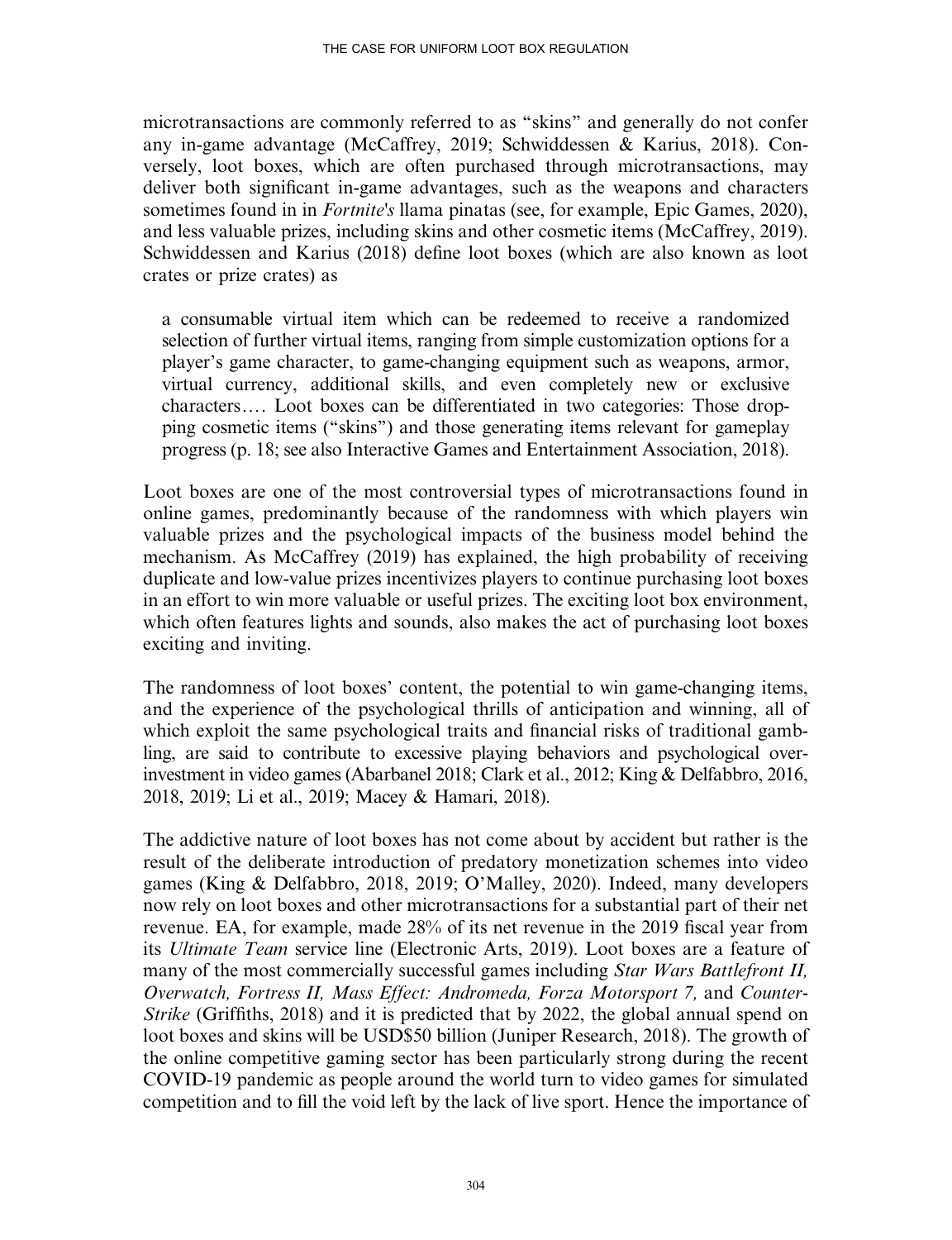the issue of exposure and access to loot boxes in many games is critical in the post-COVID landscape.

The commerciality of loot boxes presents a particular challenge for lawmakers and regulators who must balance the competing interests of consumers, particularly children, and commercial entities, such as developers and publishers. It is thus unsurprising that no consensus currently exists as to how loot boxes and other microtransactions should be regulated. On the one hand, certain jurisdictions (e.g., the United Kingdom, New Zealand, Canada, France, the Netherlands, Belgium, India, and arguably Sweden and Poland) focus on whether loot boxes and other microtransactions meet the legal definition of gambling. Generally this turns on whether items obtained in loot boxes are transferable for money or money's worth (Drummond & Sauer, 2018). On the other hand, different jurisdictions (e.g., the United States, South Korea, Japan, and China) have adopted a consumer protection approach and have regulated loot boxes and microtransactions on that basis (Chalk, 2018a; De Vere, 2012; Liu, 2019; Statt, 2018; Usher, 2011).

In light of their long-term psychological and financial risks, this paper supports a consumer protection approach to the regulation of loot boxes, to the extent such an approach is necessary to protect vulnerable players, namely children. The commerciality of loot boxes and their importance to the commercial ventures of developers is recognized, and it is not proposed that loot boxes or microtransactions more generally be regulated to the point that they lose all commercial meaning for developers. Given the obvious tension between the interests of developers and consumers, this paper proposes a new classification framework for video games featuring loot boxes and other microtransactions based on the magnitude of the risk of psychological harm. Thus, while the framework's most serious classification would apply to games and features which satisfy a jurisdiction's legal definition of gambling, it would also apply to those games which post the most serious risk of psychological harm. Other classifications are designed to deal with the evolving nature of online gaming and markets for in-game items. The classification framework is intended to give adult consumers adequate information to make informed choices about how and when to participate in gambling-like activities and parents the opportunity to make informed choices about the suitability of games for children. The framework is designed to be adopted by regulators universally and applied by industry stakeholders, such as ratings bodies and game publishers, thus bringing clarity and consistency to classification.

Whereas the proposed classification framework is designed to be applicable to games containing all forms of microtransactions, this paper focuses predominately on the risks associated with loot boxes. We made this decision not only because of the prevalence of loot boxes within online games, but also because of the psychological risks associated with loot boxes, in the context of a rapidly evolving sector associated with widespread online gaming engagement by vulnerable audiences.

This paper examines research evidencing the psychological and financial risks posed by loot boxes and commentary on how loot boxes ought to be regulated. Current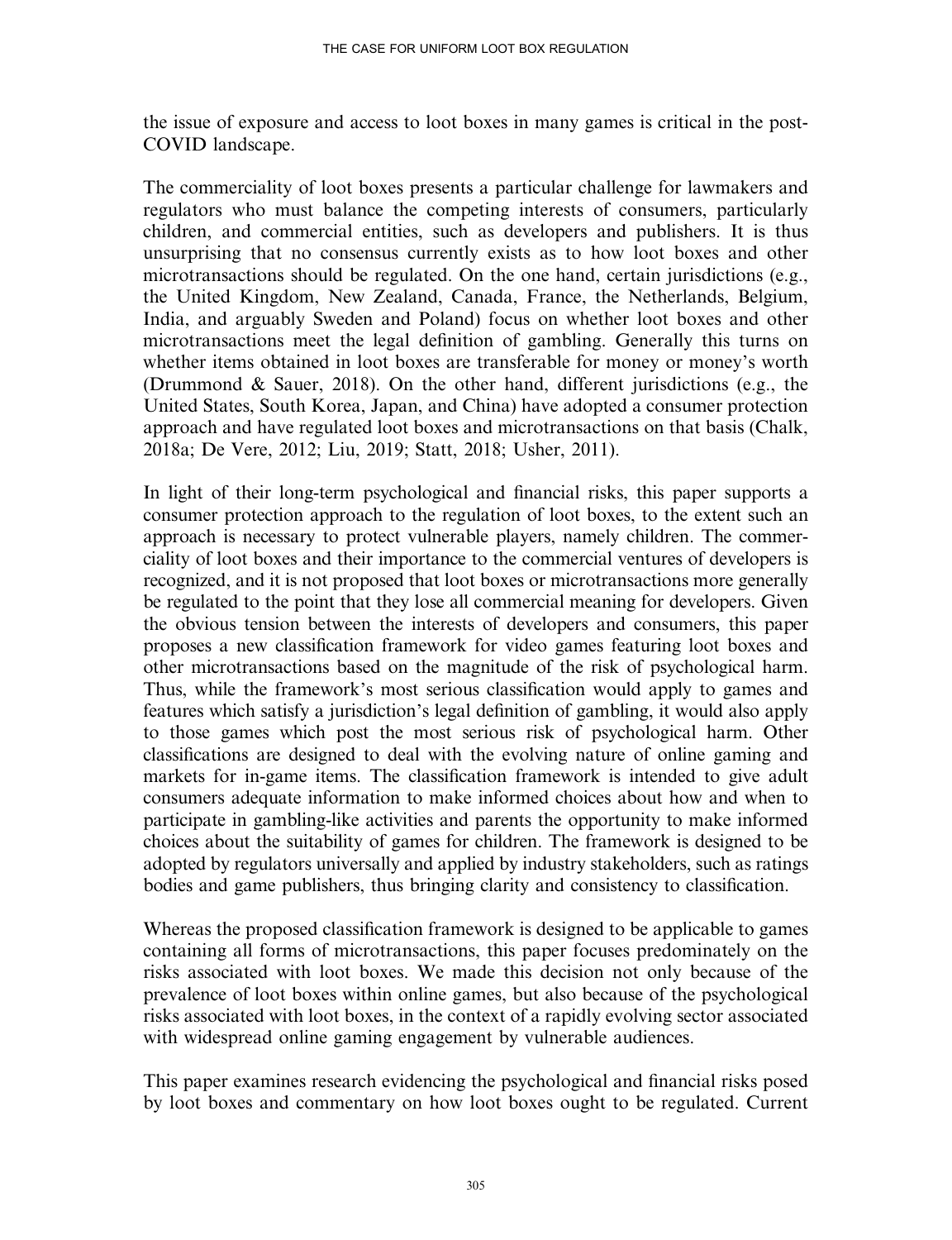regulatory approaches to loot boxes are reviewed, distinguishing between those jurisdictions which focus on the legal definition of gambling, those which have adopted a consumer protection approach, those in which a blanket ban exists on gambling, and the approaches taken by the two largest ratings agencies, the Entertainment Software Review Board (ESRB) and Pan European Game Information (PEGI). We then propose a new framework for the classification of games featuring microtransactions to underpin future regulation and governance on this issue. Our research is intended to address a number of the gaps in esports, betting and loot box research identified recently by Greer and colleagues (2019), specifically aimed with informing policy, regulation and potential harm minimization interventions.

### Literature Review

### The Psychological Risks of Loot Boxes

Loot boxes are increasingly likened to traditional forms of gambling because of the psychological risks associated with the underlying monetization schemes (Abarbanel, 2018; King & Delfabbro, 2018, 2019). The similarities between loot boxes and traditional forms of gambling have raised concerns that loot boxes and other similar mechanisms may cue and enable children to participate in gambling activities, thus leading to increased problem-gambling. The monetization schemes used in loot boxes have been termed by King and Delfabbro (2018, p. 1967) ''predatory monetization schemes,'' a term later described by the same authors as purchasing systems which do not disclose the long-term cost of the particular activity and which exploit psychological and financial commitment to the particular activity (King & Delfabbro, 2019). Loot boxes have a specific ability to induce repeat purchases because of the low frequency and randomness with which they deliver valuable prizes (Drummond & Sauer, 2018; King & Delfabbro, 2018). Described in gambling literature as a "variable-ratio...schedule of reinforcement" (Rachlin, 1990, p. 295), this feature of loot boxes gives rise to certain of the same psychological experiences and emotions associated with regular gambling, including near misses and the feelings of winning and losing (Clark et al., 2012; King & Delfabbro, 2016). It is thus unsurprising that many players consider loot boxes to be a form of gambling (Brooks & Clark, 2019). Variable ratio reinforcement schedules are a type of psychological mechanism that commonly results in addiction because intermittent rewards are highly psychologically gratifying and therefore continually sought out through repeated behavior (Nabi & Charlton, 2014, citing Greenfield, 2011). The low payout rate of loot boxes is designed to compel players to make repeat purchases in the hope of winning a valuable prize, therefore experiencing psychological gratification, and to justify prior spending of money on unsuccessful boxes (King & Delfabbro, 2018; Li et al., 2019).

Deliberate attempts to encourage repeat purchases are of particular concern given the health risks associated with addictive gaming more broadly. These concerns led the World Health Organization (WHO) in 2018 to designate ''gaming disorder'' as an addictive behavior disorder in the International Statistical Classification of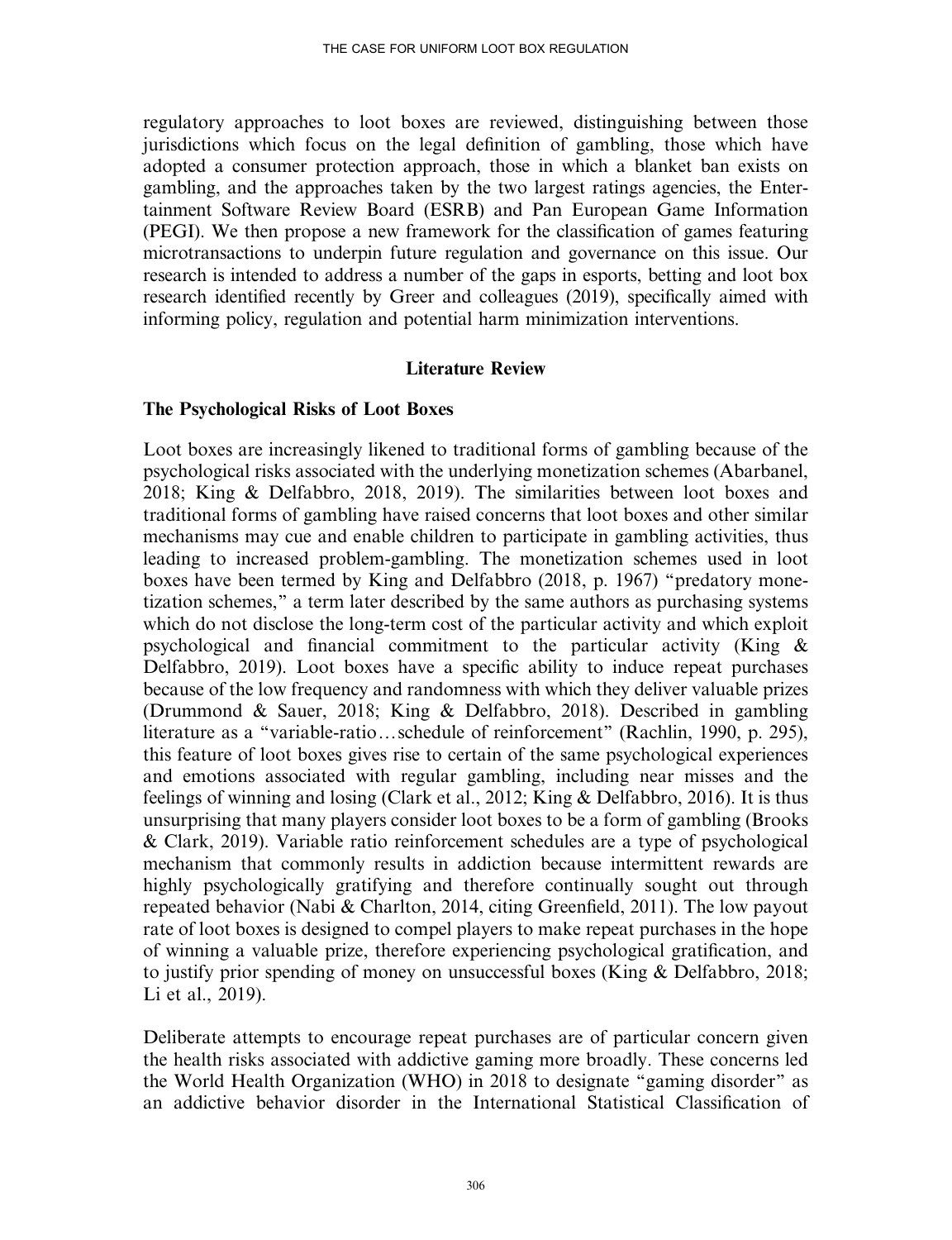Diseases and Related Health Problems (ICD-11). Key contributors to this decision were the similarities in ''symptomatology, epidemiology and neurobiology'' between gaming disorder and gambling disorder, including ''impairment in personal, family, social, educational, occupational or other important areas of functioning and psychological distress'' (World Health Organization, 2020).

Given the prevalence of loot boxes in games watched and played by children, significant concern exists that loot boxes may act as a ''pathway'' to problem gambling (Blaszczynski & Nower, 2002; Griffiths, King, & Delfabbro, 2009; King et al., 2010, 2014; King & Delfabbro, 2016; Gainsbury et al., 2016). Research reveals that 94% of mobile games featuring loot boxes and 35% of desktop computer games featuring loot boxes are considered appropriate for children aged as young as 12 (Zendle, Cairns, et al., 2020; Zendle, Mayer, et al., 2020) while 58% of the Google Play store's ''top games'' feature loot boxes (Zendle et al., 2019; Zendle, Mayer, et al., 2020; see also Drummond & Sauer, 2018). Access and use of gambling-like mechanisms is said to lead to the development of gambling behaviors and /biased cognitive schemas which may ultimately result in problem gambling (Blaszczynski & Nower, 2002; Zendle, Cairns, et al., 2020). Additionally, increased familiarity with gambling activities, which may occur through regular exposure to gambling-like mechanisms, has been shown to lead to overconfidence or the belief that such activities are ''just a game,'' even when real money is at stake (Armstrong et al., 2018). Indeed, in a 2016 study conducted by Gainsbury et al. about the influence of online social gambling on real life gambling, 19.4% of respondents reported that they had gambled for money as a direct result of playing online social gambling games, and 9.6% of respondents reported that their overall gambling had increased as a result of playing online social gambling games. Further, those respondents who were identified as at-risk and problem gamblers reported higher levels of having gambled as a direct result of playing online social gambling games than other respondents.

A number of studies have revealed a similar link between the amount of money spent on loot boxes and problem gambling. Specifically, the amount of money spent on loot boxes has been shown to be positively correlated with the severity of problem gambling, particularly in adolescent populations (Brooks & Clark, 2019; Li et al., 2019; Zendle & Bowden-Jones, 2020; Zendle & Cairns, 2018, 2019; Zendle et al., 2019). One study has also revealed a strengthening, albeit of a relatively small magnitude, of the link between the amount of money spent on loot boxes and problem gambling when players command the ability to cash out loot box prizes, the option to pay to win, and when players experience near misses (Zendle et al., 2019). Links have also been found between the amount of money spent on loot boxes and the amount of time spent playing video games (Li et al., 2019; McBride & Derevensky, 2016), and between the spending of money on microtransactions and the probability of players migrating to traditional online gambling (Kim et al., 2015).

However, research has not yet ascertained whether the relationships between money spent on loot boxes, problem gambling, and gaming is because exposure to loot boxes increases problem gambling and gaming, or because problem gamblers and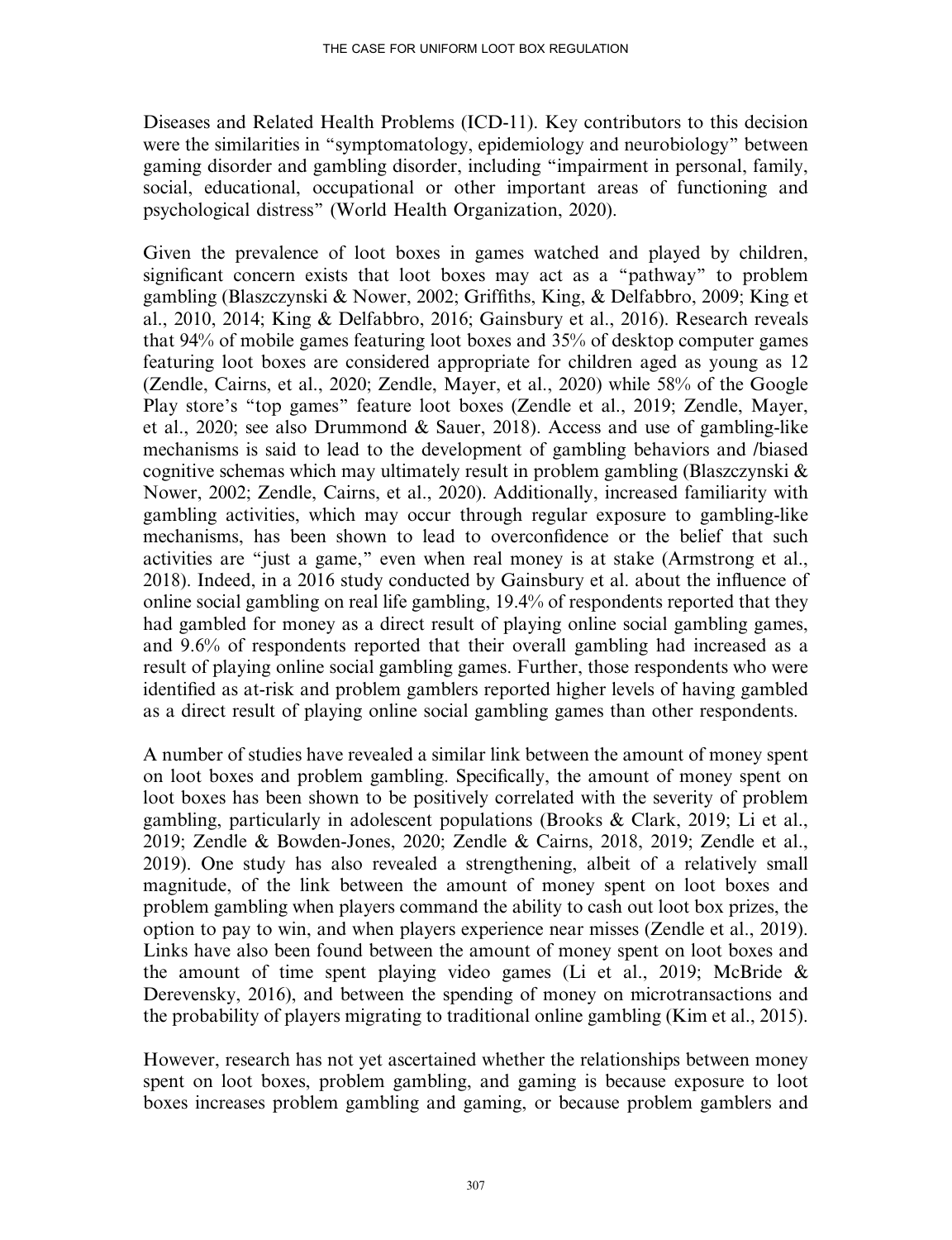gamers are more likely than other players to spend money on loot boxes (Brooks & Clark, 2019; Drummond & Sauer, 2018; Li et al., 2019; Zendle, 2019; Zendle & Cairns, 2019; Zendle, Cairns, et al., 2020). Li et al. (2019) suggest that ''the uncertainty and excitement generated by loot box purchasing may prime players to seek out similar experiences through gambling and repetitive experiences of that excitement on an interval ratio reinforcement schedule, which is likely to lead to habituation of the behavior" (p. 31). However, the researchers also note the possibility of the link being because of the fact that gamers with pre-existing mood vulnerabilities are more likely than others to purchase loot boxes. This view is supported by Zendle's 2019 study, which revealed that when loot boxes were removed from the *Heroes of the Storm* video game, problem gamblers spent less money in the game. However, the reliability of the results of that study may be open to question given the relatively small sample size used (Zendle, 2019). At least one study has found no link between in-game and off-line gambling (Macey & Hamari, 2018). Thus, although the majority of extant literature argues that a correlation operates between the use of loot boxes and problem gambling, further research is required to determine the extent of and reason for that relationship.

## Conceptualization of loot boxes and regulatory frameworks

Despite the similarities between loot boxes and traditional forms of gambling, and the psychological and financial risks of both, a lack of consensus nevertheless exists as to whether loot boxes should be classified and/or regulated as gambling. Although the legal definition of gambling is a matter for each jurisdiction, the psychological definition of the particular type of risk-taking behavior is universal. Five characteristics identified by Griffiths (1995) are generally accepted as the components of the psychological definition of gambling, namely:

- 1. the exchange of money or items of value;
- 2. an unknown future event which determines the exchange;
- 3. the outcome being determined, at least in part, by chance;
- 4. the ability to avoid loss by not participating; and
- 5. winners gaining at the sole expense of losers.

In the context of loot boxes, Drummond and Sauer (2018), along with a number of regulatory bodies, posit that the ability to cash out in-game winnings into real-world currency is an important sixth element of gambling. However, this relates to legal, rather than psychological, conceptions of gambling (Drummond & Sauer, 2018).

Drummond and Sauer (2018) propose different regulatory approaches for loot boxes which meet both the legal and psychological definition of gambling and those which meet only the psychological definition. As to the former, external regulatory oversight is said to be warranted as the loot boxes amount to gambling operations. An age restriction the same as a jurisdiction's legal gambling age is also said to be appropriate for games which enable players to "cash out" their winnings. In respect of all loot boxes which meet only the psychological definition of gambling,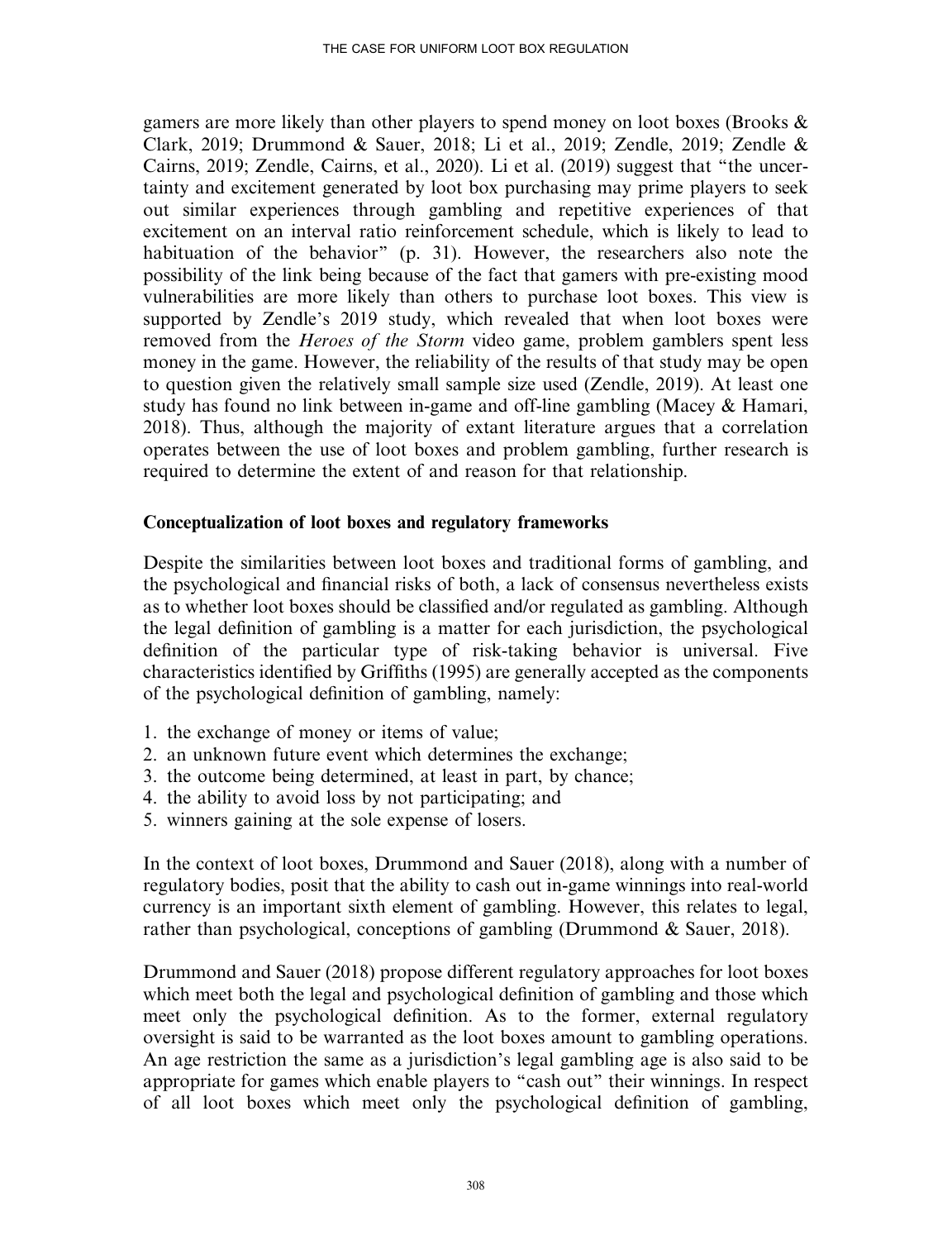Drummond and Sauer (2018) propose that ratings agencies increase the recommended minimum age for players, however no complete age restriction is suggested.

Industry self-regulation of loot boxes has been proposed by a number of commentators (Drummond & Sauer, 2018; King & Delfabbro, 2019; McCaffrey, 2019; Mistry, 2017). The benefits of a self-regulatory approach are said to stem from its ability to address particular concerns and issues without interference in an industry's commercial endeavors by governments and regulators (McCaffrey, 2019; Mistry, 2017). Selfregulation also enables a consistent global approach to particular issues, as can already be seen in certain instances. For example, both Apple and GooglePlay require that for any game listed on their respective stores, the odds of winning each type of reward in loot boxes be disclosed prior to purchase (Apple, 2019; GooglePlay, 2020). Unfortunately, such controls may be easily overcome by developers through simply making games available on other platforms. Additionally, in light of the significant commercial benefits of loot boxes (and indeed most microtransactions), subscription and adherence to self-regulatory measures may also be an issue (Xiao & Henderson, 2019). On the one hand, it may be argued that the commercial interests of developers create such an inherent conflict of interest with regard to the self-regulation of ''moneymaking'' mechanisms that effective self-regulation may be impossible. On the other hand, given the ever-increasing focus on corporate social responsibility, developers and industry groups may feel pressure to introduce stringent self-regulatory measures as the risks of microtransactions become more well known. Certain examples of this can already been seen. For example, in 2018, the Interactive Games and Entertainment Association released a fact sheet on loot boxes in which it reiterated its commitment to harm minimization for vulnerable participants (Interactive Games and Entertainment Association, 2018. The notion of corporate social responsibility appears to be driving broader industry self-regulation of video games. For example, to ensure maximum accessibility (which of course is both a commercial and corporate social responsibility concern), Riot has recently announced the compulsory censorship of blood in Valorant esports tournaments (Walker, 2020). If the presence of unregulated loot boxes starts to act as an accessibility barrier because of increased knowledge of the relevant risks, both commerciality and corporate social responsibility would arguably dictate a need for some level of industry self-regulation.

King & Delfabbro (2019) have formulated a social responsibility model of loot box regulation which largely relies on industry self-regulation. The model contemplates developers introducing measures to reduce the probability of players overspending. Certain proposed measures include the ability of players to set limits on their loot box spending, the removal of loot boxes of items which confer a competitive advantage, a ban on soliciting players to purchase loot boxes and making limitedtime offers, a requirement for games to display the odds of winning particular prizes in loot boxes, and an age restriction for games featuring loot boxes (King  $\&$ Delfabbro, 2019).

Although certain of these measures would necessarily be adopted by classifying loot boxes as gambling, the benefit of a social responsibility approach is that it has the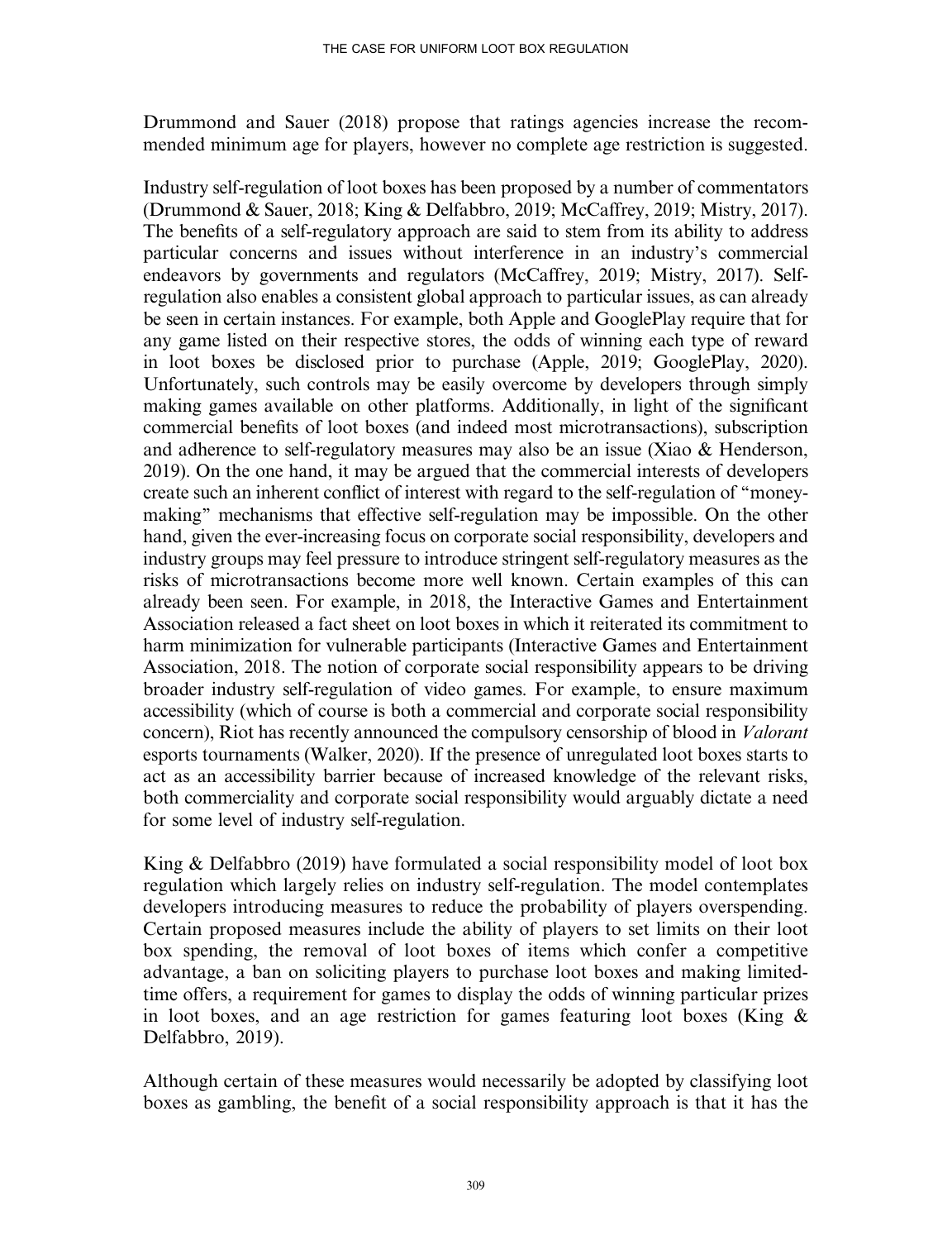ability to apply to all microtransactions, regardless of whether they meet a legal or psychological definition of gambling. King and Delfabbro's model has been described as one which effectively addresses many of the psychological concerns surrounding loot boxes (Xiao & Henderson, 2019). Of course, as with all selfregulation, an obvious difficulty arises in relation to the optional adoption, enforceability, and credibility of social responsibility measures (Xiao & Henderson, 2019). As previously discussed, this is particularly the case in relation to proposed measures which detract from the commerciality of loot boxes, such as the proposal that loot box prizes should not offer competitive advantages, to which developers may be unlikely to agree, particularly if the restrictions are blanket bans. In this regard, as an alternative to strict regulation, it has been suggested that governments attempt to incentivize gaming companies to adopt voluntary consumer protection measures by offering funding, tax relief, or other financial benefits (Xiao & Henderson, 2019).

### Current Global Regulatory Approaches

Regulators around the world differ in their approach to the classification of loot boxes as gambling and the regulation of microtransactions. While certain regulators focus on whether microtransactions meet the relevant definition of gambling, others have adopted a broader consumer protection approach. Regulators differ in their views as to whether in-game items are transferable for money or money's worth (which is a nearly universally required element of gambling) and whether loot boxes are likely to cause similar psychological harm to traditional gambling. Debate also continues as to the extent to which it is appropriate to regulate what may be described as a genuine commercial activity in the name of consumer protection. Table 1 summarizes the approach taken by a number of jurisdictions with respect to the classification and regulation of loot boxes.

#### Transferability of In-Game Items for Money or Money's Worth

Certain jurisdictions have elected not to make definitive statements about the status of loot boxes, rather instead stating that loot boxes will constitute gambling if the ingame goods are transferable or can be sold for money or money's worth (Drummond & Sauer, 2018). In the United Kingdom for example, where the *Gambling Act* 2005 provides that ''gaming'' means ''playing a game of chance for a price'' (s.6(1)) and "prize" means "money or money's worth"  $(s.6(5))$ , the United Kingdom Gambling Commission (2017) has stated that ''[w]here there are readily accessible opportunities to cash in or exchange those awarded in-game items for money or money's worth those elements of the game are likely to be considered licensable gambling activities'' (para. 3.17). Conversely, where loot box prizes can only be used within the game, the loot box mechanisms are unlikely to be considered gambling even though the s. 6 Gambling Act elements of "playing" and "chance" will be satisfied (Arvidsson, 2018; United Kingdom Gambling Commission, 2017). The Netherlands Gaming Authority has taken a similar approach, stating that ''loot boxes will constitute gambling if the in-game goods from the loot boxes are transferable'' (Netherlands Gaming Authority, 2018, para. 4). The position of the Dutch regulator is noteworthy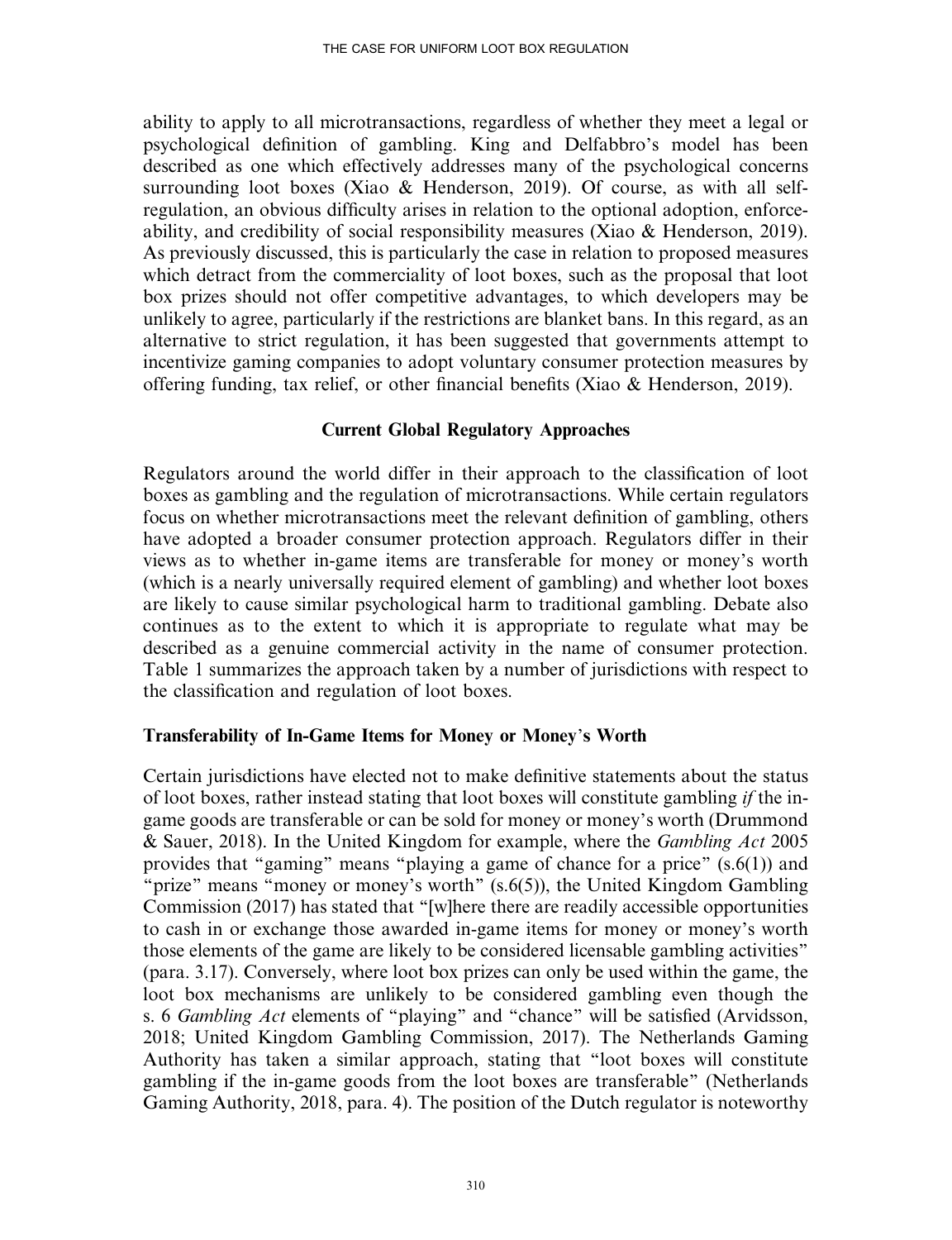# Table 1

| Jurisdiction | Definition of "gambling"/"gaming"/<br>"games of chance"                                                                                                                                                                                                                                                                                                                      | Are loot boxes captured by definition of<br>gambling/gaming?                                                                                                                                                                                                                                                                                                                                                           |
|--------------|------------------------------------------------------------------------------------------------------------------------------------------------------------------------------------------------------------------------------------------------------------------------------------------------------------------------------------------------------------------------------|------------------------------------------------------------------------------------------------------------------------------------------------------------------------------------------------------------------------------------------------------------------------------------------------------------------------------------------------------------------------------------------------------------------------|
| Belgium      | "Gambling" involves both a wager and<br>a loss or win of any type. ( <i>Gaming</i><br>and Betting Act, Article 2(1))                                                                                                                                                                                                                                                         | Yes, if loot boxes are purchased with<br>money, either directly or indirectly<br>(i.e., with real currency or in-game)<br>currency which itself was purchased<br>with real money) (Scott, 2018).                                                                                                                                                                                                                       |
| Canada       | "Game" means game or chance or<br>mixed chance and skill. (Criminal<br>Code 1985, s. 197)<br>It is an offence to dispose of "any<br>goods, wares or merchandise by any<br>game of chance or any game of<br>mixed chance and skill in which the<br>contestant or competitor pays money<br>or other valuable consideration."<br>(Criminal Code 1985, s. $206(f)$ )             | Position currently uncertain.<br>Arguable that loot boxes fall within<br>definition of "game" because they<br>are a game of chance. Arguable that<br>loot boxes fall within s. 206(f)<br>prohibition <i>if</i> items contained within<br>them are transferable for money or<br>money's worth and loot box is<br>purchased with money or virtual<br>currency (Lipton and Tadman, 2012;<br>Schwiddessen & Karius, 2018). |
| China        | "Gambling" means an activity, for the<br>purpose of making a profit,<br>assembling persons to engage in<br>gambling, opening or operating a<br>gambling house or making gambling<br>a profession. The Criminal Law does<br>not more specifically define<br>"gambling." (Criminal Law, Article<br>303)                                                                        | No. Loot boxes are subject to a<br>different regime which mandates<br>disclosure of odds and limits the<br>amount of money that players can<br>spend per transaction when<br>purchasing in-game items or services<br>(Liu, 2019).                                                                                                                                                                                      |
| France       | "Game of chance" includes any<br>operation offered to public<br>participation, regardless of the<br>designation it may receive, to trigger<br>the hope of a gain which would be<br>acquired, even particularly, through<br>chance and for which the operator<br>requires from participants a financial<br>contribution. (French Code of<br>Homeland Security, Article L.322) | No, because "items obtained through<br>[loot boxes] have no real-world<br>value" (Chalk, 2018b). However, the<br>position may change pending the<br>outcome of the recent lawsuit filed<br>against EA in France (Usher, 2020).                                                                                                                                                                                         |
| Germany      | "Games of chance" require (1) valuable<br>consideration, (2) determination of<br>winnings entirely or predominantly a<br>matter of chance, and (3)<br>consideration given in exchange for a<br>chance to win. (Interstate Treaty on<br>Gambling, s. $3(1)$ )                                                                                                                 | No, the Unterhaltungssoftware<br>Selbstkontrolle, the German Gaming<br>Regulator, has stated that it is not<br>considering a general ban on loot<br>boxes (Moshirnia, 2018; Chalk<br>2018b).                                                                                                                                                                                                                           |
| Japan        | Gambling and other gaming activities<br>are not defined, but are banned, by<br>the Penal Code.                                                                                                                                                                                                                                                                               | "Kompu gacha," a mechanism whereby<br>players can collect a grand prize if<br>they complete a set of items from<br>randomized loot boxes, are subject to<br>fines (De Vere, 2012; Liu, 2019;<br>Moshirnia, 2018). Regular gacha,<br>which are similar to ordinary loot                                                                                                                                                 |

Summary of classification of loot boxes as "gambling," "gaming," or "games of chance'' in different jurisdictions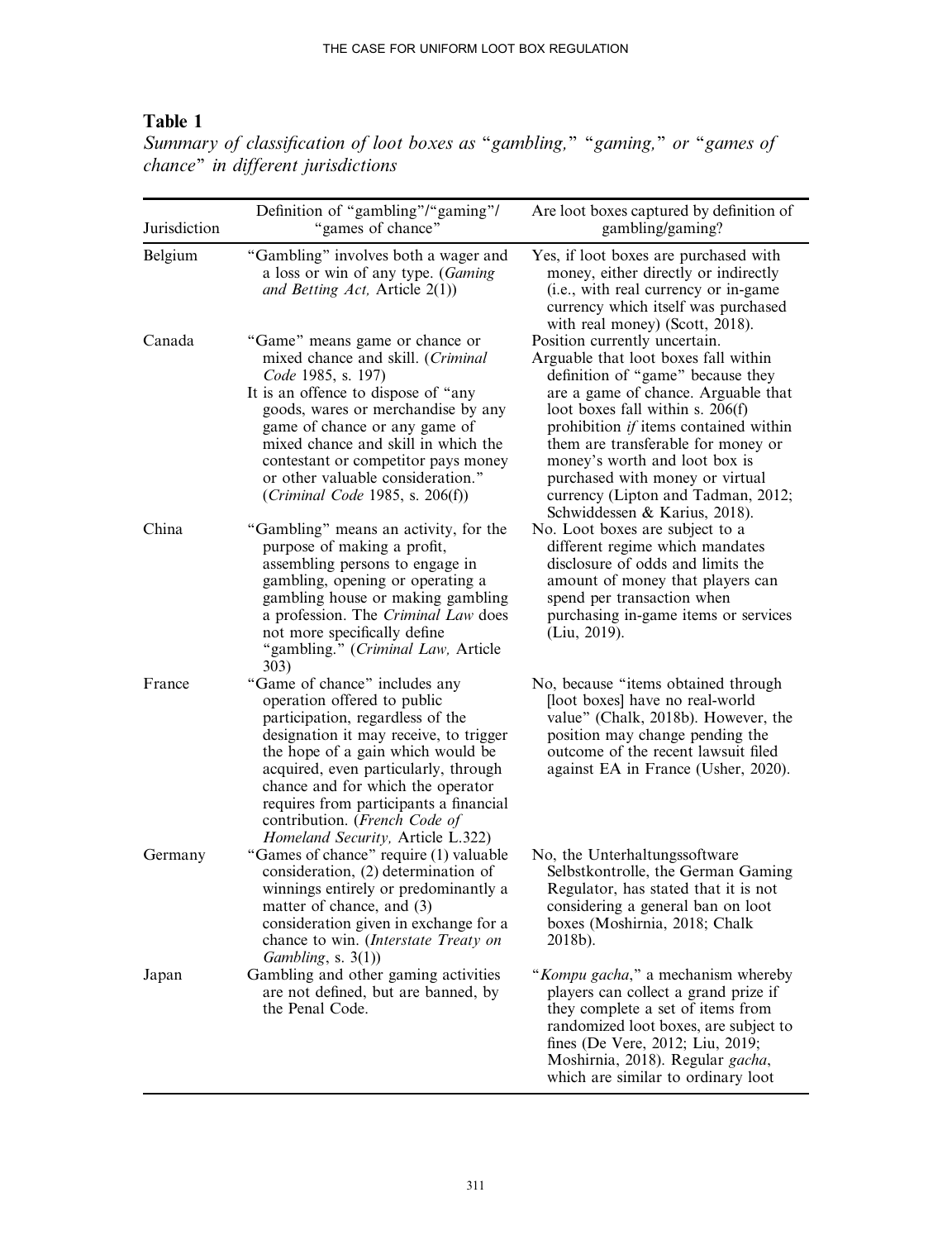| Jurisdiction          | Definition of "gambling"/"gaming"/<br>"games of chance"                                                                                                                                                                                                                                                                                                                                                                                                                                                                                                                                                                                            | Are loot boxes captured by definition of<br>gambling/gaming?                                                                                                                                                                                                                                                                                                                                                                                                                              |
|-----------------------|----------------------------------------------------------------------------------------------------------------------------------------------------------------------------------------------------------------------------------------------------------------------------------------------------------------------------------------------------------------------------------------------------------------------------------------------------------------------------------------------------------------------------------------------------------------------------------------------------------------------------------------------------|-------------------------------------------------------------------------------------------------------------------------------------------------------------------------------------------------------------------------------------------------------------------------------------------------------------------------------------------------------------------------------------------------------------------------------------------------------------------------------------------|
| <b>New</b><br>Zealand | "Gambling" means paying or staking<br>consideration, directly or indirectly,<br>on the outcome of something seeking<br>to win money when the outcome<br>depends wholly or partly on chance.<br>(Gambling Act 2003, s. 4)                                                                                                                                                                                                                                                                                                                                                                                                                           | boxes, are not banned (Moshirnia,<br>2018; Liu, 2019; De Vere, 2012).<br>No, the New Zealand Gambling<br>Compliance Office of the<br>Department of Internal Affairs has<br>stated that loot boxes "do not meet<br>the legal definition of gambling"<br>because "people do not purchase loot<br>boxes seeking to win money or<br>something that can be converted into<br>money" (Cross, 2017; see also<br>Moshirnia, 2018).                                                                |
| Poland                | "Games of chance" means all games,<br>including games organized via the<br>internet, for cash or in-kind prizes,<br>the results of which are specific in the<br>terms and conditions of a given<br>game.<br>"Slot machines" means games played<br>with the use of mechanical,<br>electromechanical or electronic<br>devise, computers included, as well as<br>games that reflect the rules of slot<br>machine games held via the internet<br>network, for cash or in-kind prizes,<br>where the game features an element<br>of chance.<br>"In-kind prizes" includes additional<br>play time and additional free games.<br>(Gambling Act 2009, s. 2) | Position unclear however, given the<br>broad, inclusive, definition of in-kind<br>prizes, it seems arguable that loot<br>boxes fall within the definition of<br>gambling (Schwiddessen & Karius,<br>2018). Nevertheless, the Polish<br>regulator has made an unofficial<br>statement that the list of gambling<br>games in the <i>Gambling Act</i> does not<br>allow for the recognition of loot<br>boxes as gambling (Schwiddessen $\&$<br>Karius, 2018; Dynowski & Sałajczyk,<br>2020). |
| Sweden                | "Gambling," in the context of<br>computer and online games, means a<br>computer game in an event<br>determined by chance in which the<br>player wins something that, outside<br>of the computer game's virtual<br>environment, can be bought and sold<br>for money or money's worth.<br>(Gambling Act 2018, Chapter 2 s. 3)                                                                                                                                                                                                                                                                                                                        | Position unclear however arguable that<br>loot boxes will be gambling if the in-<br>game items can be traded or<br>exchanged for money or money's<br>worth (Schwiddessen & Karius,<br>2018).                                                                                                                                                                                                                                                                                              |
| The<br>Netherlands    | "Games of Chance" means those<br>games that provide an opportunity to<br>compete for prizes or premiums if the<br>winners are designated by means of<br>any calculation of probability over<br>which the participants are generally<br>unable to exercise a dominant<br>influence. (Betting and Gaming Act<br>1964, Article $1(1)(a)$                                                                                                                                                                                                                                                                                                              | Yes, if the in-game items are<br>transferable for money or money's<br>worth (Scott, $2018$ ).                                                                                                                                                                                                                                                                                                                                                                                             |
| United<br>Kingdom     | "Gaming" means playing a game of<br>chance for a price. "Prize" means<br>money or money's worth. (Gambling<br>Act 2005, (UK) s. 6)                                                                                                                                                                                                                                                                                                                                                                                                                                                                                                                 | Yes, if the loot boxes contain items<br>which can be "cashed-in" or<br>exchanged for money or money's<br>worth (United Kingdom Gambling<br>Commission, 2017).                                                                                                                                                                                                                                                                                                                             |

# Table 1 Continued.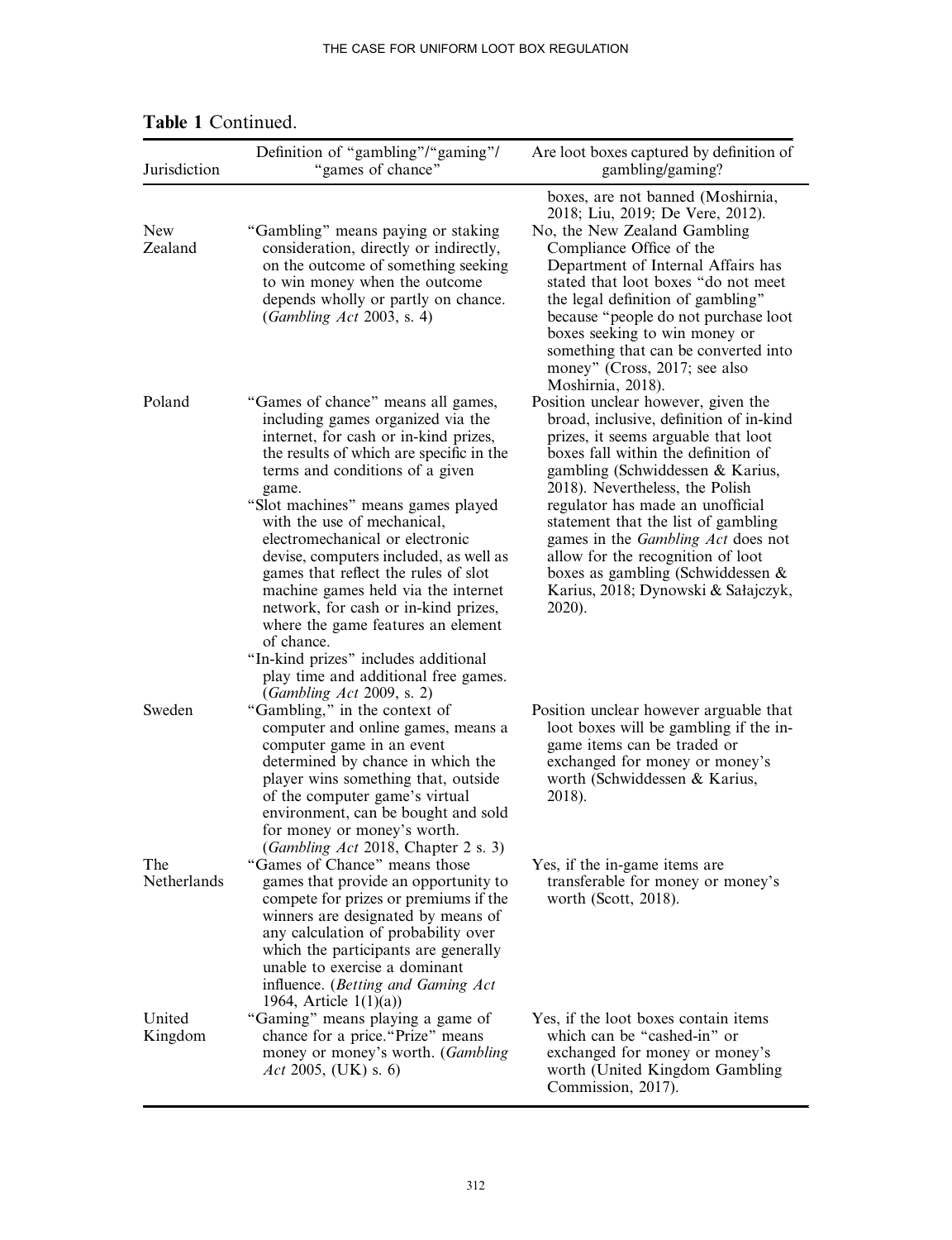in light of a 2012 decision of the Dutch Supreme Court which held that in-game items in *RuneScape* were capable of being stolen despite the fact that the *RuneScape* player contract provides that players do not own in-game items (Virtual Policy Network, 2012). Thus, the Netherlands Gaming Authority does not equate value with the capability of being stolen (cf. the Canadian position discussed below). The Belgian Gaming Commission (2018) has indicated that if loot boxes are purchased with money, either directly or indirectly, the items within them are taken to have value in themselves (see also Scott, 2018). Accordingly, loot boxes which are purchased for money will likely fall within the Belgian definition of gambling (Scott, 2018). Although the position is presently unclear with regulators having only made informal statements, the same argument may be made in the context of Swedish and Polish laws (Gambling Act 2009, Poland; Gambling Act 2018, Sweden; Schwiddessen & Karius, 2018).

Regulators in other jurisdictions have made seemingly definitive statements that loot boxes do not amount to gambling. The Autorité de Regulation des Jeus en Linge, the French Gambling Regulator, for example, has explicitly stated, rightly or wrongly, that loot boxes do not fall within the legal definition of gambling because ''(1) there is always a prize and (2) the items obtained have no real-world value'' (Chalk, 2018b). The New Zealand Gambling Office of the Department of Internal Affairs has similarly stated that ''the Department is of the view that loot boxes do not meet the legal definition of gambling [because] people do not purchase loot boxes seeking to win money or something that can be converted into money" (Cross, 2017, cited in Moshirnia, 2018, p. 105; see also Hafer, 2018).

## Blanket Prohibitions on Gambling

Similar questions arise in those jurisdictions in which there is a *prima facie* blanket prohibition on gambling. In Canada, for example, s. 206 of the Criminal Code 1985 imposes a blanket prohibition on gambling, though s. 207 allows the provinces to license gambling activities within their regions. The s. 206 Criminal Code 1985 (Canada) prohibition applies to games of chance which are purchased by players and which award a prize. Little debate exists that loot boxes will satisfy the "chance" requirement of s. 206, even if they constitute only a small part of a skill-based game (Schwiddessen & Karius, 2018; s. 206(1)(f) Criminal Code 1985 (Canada)). It is less certain, though indeed arguable, that loot boxes also satisfy the remaining two criteria of s. 206. As to the requirement for payment, the purchase of loot boxes with real money will clearly suffice. The initial purchase price of a game or the price paid for access to additional in-game content may also satisfy this requirement (Czegledy, 2013; Nadeau et al., 2014; Schwiddessen & Karius, 2018). Although less clear, the use of virtual currency to purchase loot boxes may fulfill the requirement for payment because, as Lipton and Tadman (2012) have explained, virtual currency is legal property capable of being stolen and therefore has monetary value (see also Schwiddessen & Karius, 2018 though cf. the position in the Netherlands). Loot boxes containing prizes capable of being traded either through games or on secondary markets will satisfy the *Criminal Code* 1985 (Canada) requirement for a "prize"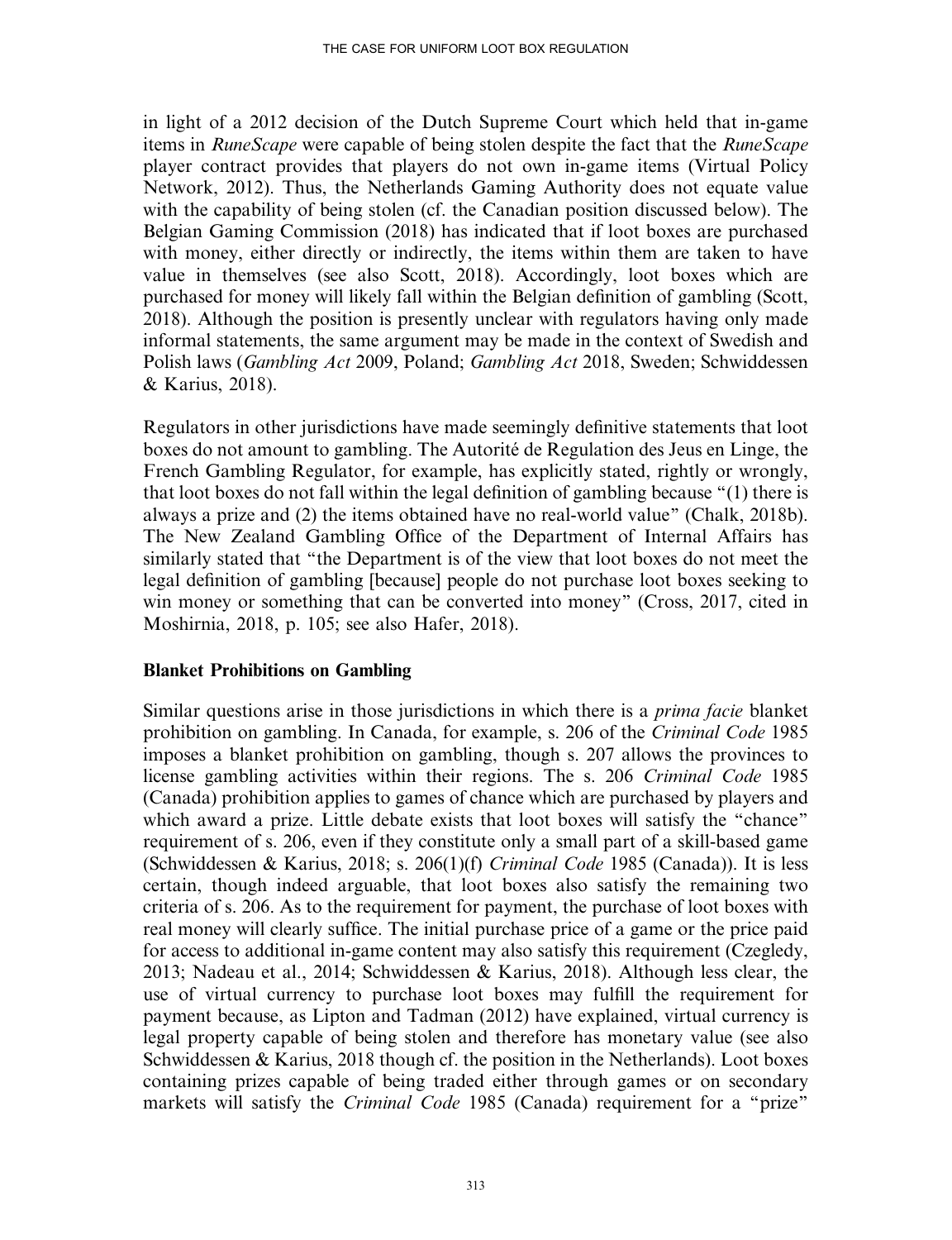because those prizes are money or money's worth (Lipton and Tadman, 2012; Schwiddessen & Karius, 2018). Despite these broadly accepted views, loot boxes currently remain largely unregulated in Canada and it has been said that only a low enforcement risk is in place in respect of potentially illegal loot boxes and other online gambling operations (Schwiddessen & Karius, 2018).

In India, gambling is generally prohibited under the Public Gambling Act 1867, though that position can and has been altered by legislation of certain states (see, for example, the Sikkim Online Gaming (Regulation) Act 2008, which provides for a licensing regime in respect of online games of chance). The general prohibition on gambling applies to chance-based games and therefore arguably applies to loot boxes, though the position is presently unsettled (Jain, 2020). The question for regulators in each Indian state, and other jurisdictions with prima facie blanket prohibitions on chance-based games, is not whether loot boxes constitute gambling, but whether they should be subject to an exemption from the general rule. This matter is, of course, a question of policy, and will need to be answered with reference to the competing interests of developers, children, and the general public.

# Consumer Protection

Perhaps surprisingly, those jurisdictions which have adopted a consumer protection approach to the regulation of loot boxes have not classified loot boxes as gambling. Rather, other more generally applicable measures have been introduced to address concerns relating to children and the psychological risks of loot boxes.

South Korea has adopted a consumer protection approach to loot boxes with a particular focus on children. In 2012, the Government introduced regulation requiring games developed by companies with over 100 employees and USD 27 million in revenue to include built-in control systems allowing parents to control when children play games (Liu, 2019). Games sold in South Korea must also be approved by the Games Rating Board, which retains discretion to refuse approval on various grounds, including a game's potential to constitute online gambling, as occurred in relation to Diablo III (Usher, 2011). South Korea's consumer protection approach is also evident from action taken by the country's Fair Trade Commission against game developers for deceptive loot box promotions (Fingas, 2018). For example, in 2018, the Commission fined Nexon for failing to disclose that the probability of winning certain items through loot boxes in Sudden Attack was less than 1% (Fingas, 2018).

Japan and China have also adopted a consumer protection approach to the regulation of loot boxes. In Japan, *kompu gacha*, mechanisms through which players can collect a grand prize if they collect a complete set of items from randomized loot boxes, has been found to breach the Act Against Unjustifiable Extra or Unexpected Benefit and Misleading Representations and the Act Against Unjustifiable Premiums and Misleading Representations (De Vere, 2012; Liu, 2019). Regular gacha, mechanisms similar to ordinary randomized loot boxes, have not been found to be illegal (De Vere, 2012; Liu, 2019). Thus, the Japanese position is not premised on the basis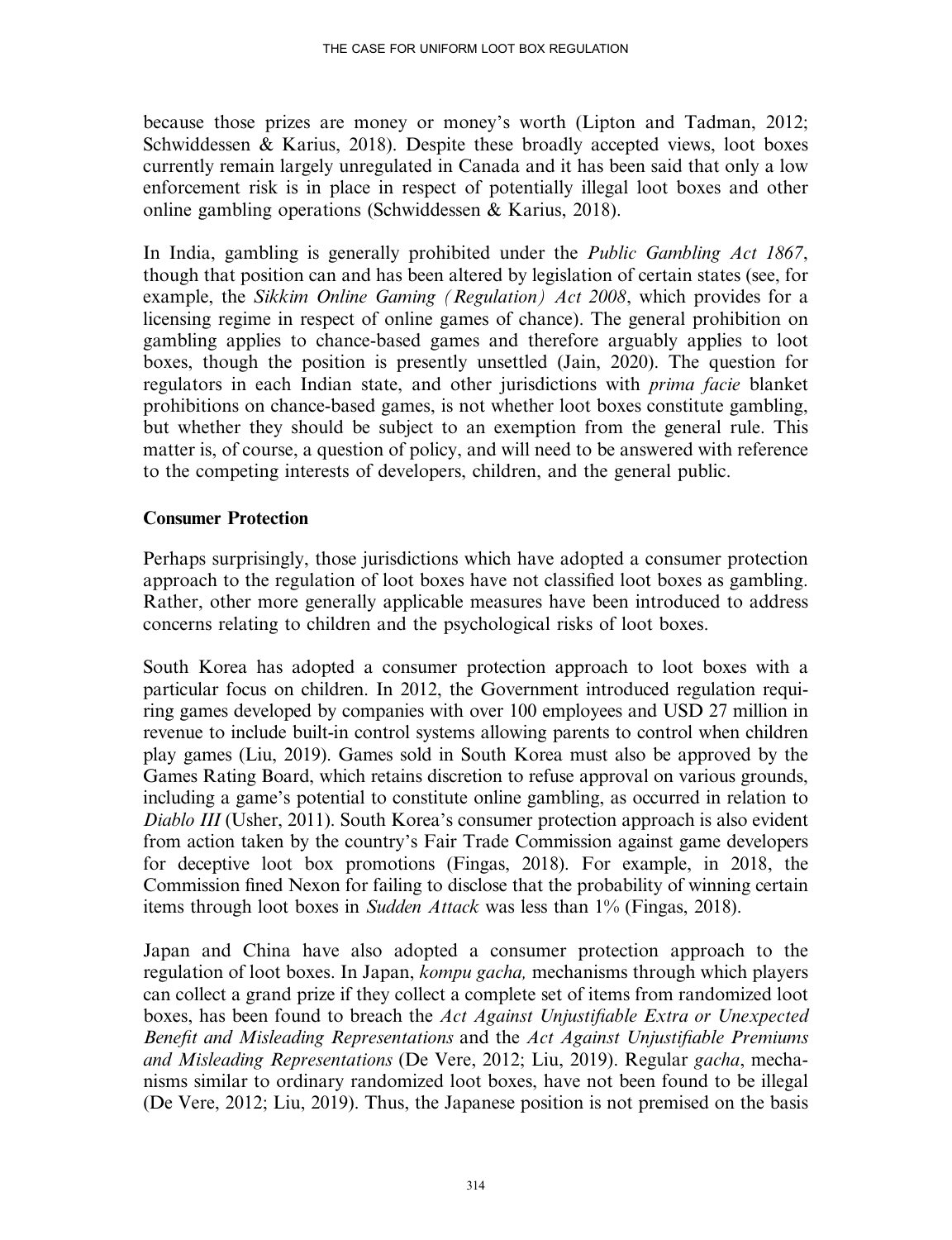that in-game items are transferable for money or money's worth. Rather, the rationale for the Japanese position is that the *kompu gacha* mechanism is lucrative and exploitative because the cost of completing a set of items from the randomized loot boxes far exceeds the value of the grand prize and the expected payouts from kompu gacha are therefore significantly lower than what gamers pay to participate in the draw (Koeder & Tanaka, 2017; Liu, 2019).

While China has also not definitively stated that loot boxes constitute gambling, the Ministry of Culture has nevertheless introduced regulation requiring online game operators to ''disclose the name, property, content, quantity, and draw/forge probability of all virtual items and services that can be drawn/forged on the official game website or a dedicated draw probability webpage of the game'' (Liu, 2019, p. 783). Developers and game operators must publicly announce the winners of random draws and build into their games limits on the amount of money which can be spent in individual in-game transactions (Liu, 2019). The Chinese approach has been applauded by commentators as a sensible balance of the commercial interests of developers and the need to protect gamers from gambling fallacy (Liu, 2019).

In the United States, loot boxes are not generally considered to amount to gambling. Nevertheless, the multiple attempts to regulate games containing loot boxes and other similar mechanisms have all stemmed from consumer protection concerns. For example, legislation making it unlawful to sell video games containing loot boxes and similar mechanisms were introduced to the Hawaiian parliament on the basis that mechanisms such as loot boxes present psychological, financial, and addiction risks which are similar to those presented by gambling (see, for example, A Bill for an Act Relating to Consumer Protection, House of Representatives, Twenty-Ninth Legislature, 2018, State of Hawaii, HB No. 2868, s. 1).

# Game Classification Agencies

Classification and rating agencies around the world have generally adopted a consumer protection approach to the rating of games featuring loot boxes and other microtransactions.

In April 2020, both the ESRB and PEGI, being the two biggest and most influential rating agencies, announced new warning labels for in-game purchases featuring random items. Both labels, ''In-Game Purchases (Includes Random Items)'' (ESRB) and ''Includes Paid Random Items'' (PEGI), apply to games featuring in-game offers to purchase digital goods or premiums with real money or in-game virtual currency which itself can be purchased with real money and in which the player does not know what specific good or premium they will receive prior to purchase. According to the ESRB, the label ''will be assigned to all games that include purchases with any randomized elements, including loot boxes, gacha games, item or card packs, prize wheels, treasure chests, and more" (ESRB, 2020). The new labels are separate to each organization's ''In-Game Purchases'' label and are designed to specifically differentiate games featuring paid random items from games featuring paid known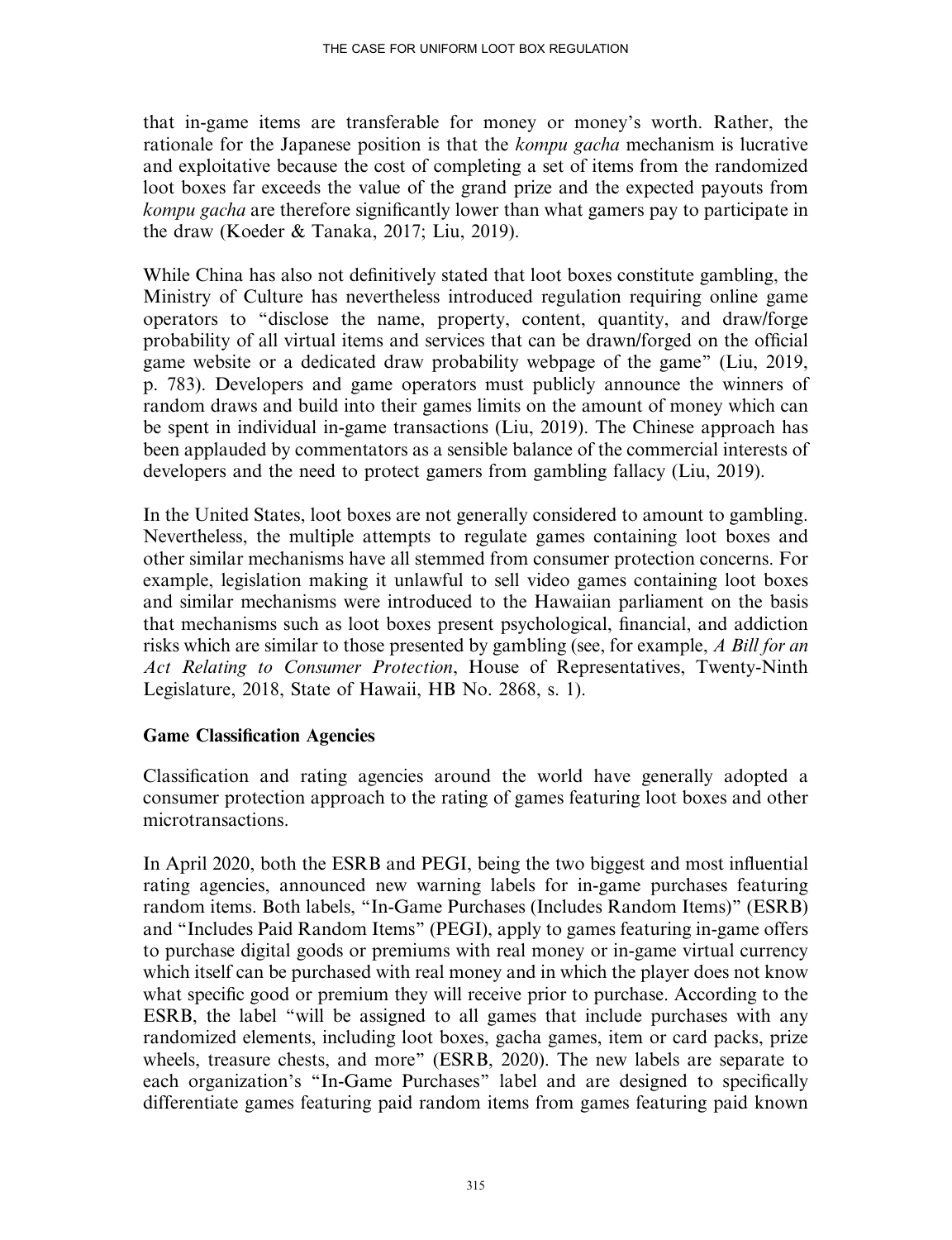items thereby allowing consumers to make more informed decisions when purchasing or downloading games (ESRB, 2020).

The new "random item" labels are separate from each agency's game classification and rating system. Under the ESRB system, games featuring ''simulated gambling,'' defined as gambling ''without betting or wagering real cash or currency'' attract a "Teen" rating. In light of the previously discussed evidence relating to the psychology of loot boxes and other in-game games of chance it therefore seems arguable that any game to which the ''In-Game Purchases (Includes Random Items)'' label applies should have a ''Teen'' rating. This rating applies to games with content "generally suitable for ages 13 and up" which may also contain "violence, suggestive themes, crude humor, minimal blood ... and/or strong language." Games which feature gambling with real currency are rated by the ESRB as "Adults Only  $18 +$ ." Other content types which attract this rating include ''prolonged scenes of intense violence'' and ''graphic sexual content'' (ESRB, 2020).

Similarly, the PEGI classification system attributes a rating of 12 to games featuring "gambling as it is normally carried out in real life in casinos or gambling halls ... (e.g., card games that in real life would be played for money).'' The PEGI 12 rating also applies to games featuring ''violence of a more graphic nature towards fantasy characters or non-realistic violence towards human-like characters,'' ''sexual innuendo or sexual posturing,'' and mild bad language. Under the PEGI system, games featuring games of chance are rated PEGI 16, together with games in which ''the depiction of violence (or sexual activity) reaches a stage that looks the same as would be expected in real life'' and games featuring extreme bad language, tobacco, alcohol, or illegal drug use. PEGI's highest rating, 18, applies ''when the level of violence reaches a stage where it becomes a depiction of gross violence, apparently motiveless killing, or violence towards defenseless characters,'' when illegal drug use is glamorized, and when games feature explicit sexual activity. The PEGI content descriptor for gambling applies to all games that ''encourage or teach gambling,'' including through simulating gambling; and any game which features such content will be rated at least PEGI 12. PEGI has stated that its classification system is intended to ''provide guidance to consumers, parents in particular, to help them decide whether or not to buy a particular product for a child'' and is ''considered as a model of European harmonization in the field of the protection of children'' (PEGI, 2020).

## A New Classification Framework

Whereas a lack of definitive empirical evidence exists linking loot boxes to problem gambling (McCaffrey, 2019), the risk that such a link does in fact exist warrants regulatory intervention, at the very least in respect of the protection of children (King & Delfabbro, 2018; McCaffrey, 2019). Not only must any regulation balance the competing interests of the public and the gaming industry, but also it must be adaptable enough to respond to quickly evolving technologies (Abarbanel, 2018). For example, although the view that loot box prizes are not comparable to money may presently hold true at least in respect of certain in-game items, increasing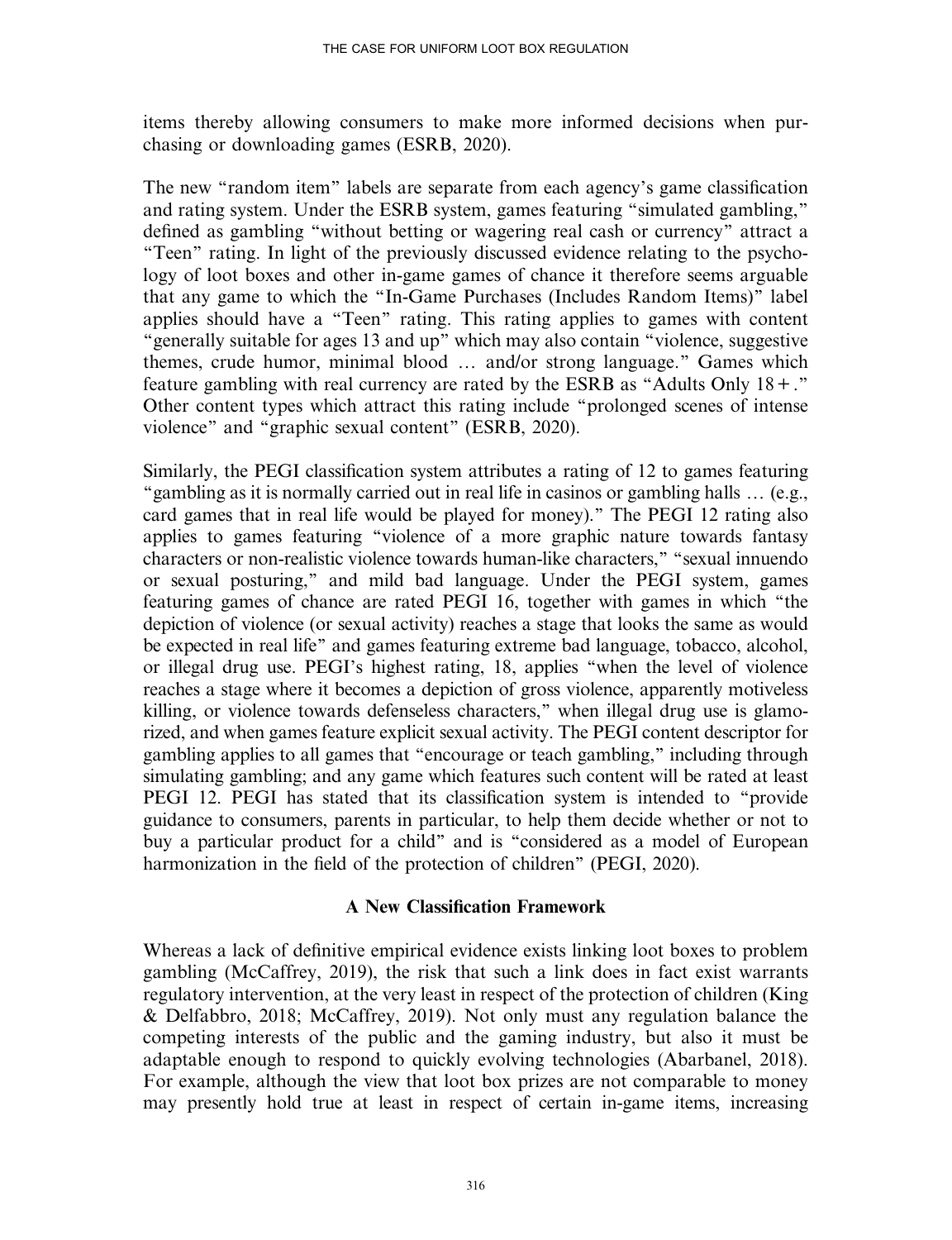technological capabilities and the increase of secondary markets for in-game items will eventually mean that a large proportion of loot box prizes will be convertible into money. Websites such as FutGalaxy.com, through which users could previously convert virtual currency into FIFA coins for use in the FIFA game series and then sell those coins for real money, provide a good example of how in-game items may be transferred for money or money's worth, even if games themselves do not contemplate or allow trading (Arvidsson, 2018; Stewart-Jones & Mason, 2017). This practice is becoming increasingly common in respect of skins (Macey & Hamari, 2018).

It is unlikely that any one regulatory approach will sufficiently deal with the many challenges presented by loot boxes and other microtransactions, many of which are heightened by the conflicting interests of consumers and developers. For example, despite commitments by certain game developers and industry bodies to safeguard the interests of children, evidence suggests that parents in Australia do not consider that the industry provides them with enough support (Australian Senate Standing Committee on Environment and Communications, 2018). In a submission to the Australian Senate Standing Committee on Environment and Communications, one parent noted his concerns with the ''seemingly deliberate lack of controls implemented'' to assist him to control his children's spending on loot boxes (Australian Senate Standing Committee on Environment and Communications, 2018, para. 4.68; see also Bruton, 2018). In a separate submission, Mr. Stephen Dupon, Director of the Institute of Games, acknowledged the commitment of the industry to protecting children while also noting the commercial interests and pressures of developers (Australian Senate Standing Committee on Environment and Communications, 2018). This evidences the difficulties with relying solely on self-regulation as a means of protecting the interests of children and other vulnerable gamers. Accordingly, some level of governmental regulation appears necessary (McCaffrey, 2019). That is not to say, however, that self-regulation does not have a role to play. Indeed, self-regulation is likely to play an important role in ensuring that protection measures are able to quickly evolve in response to the changing threats inherent within the gaming industry and in respect of which delays in legal and political processes may hold up effective and timely responses (McCaffrey, 2019).

One example of the power of self-regulation in this regard can be seen from the speed with which the Entertainment Software Association, the major trade association for the video game industry in the US, responded to a controversy regarding loot boxes in Overwatch (McCaffrey, 2019). A further benefit of some level of self-regulation is its ability to promote consistency between jurisdictions. For example, the PEGI ratings classification system is used in 37 European countries while certain developers, including Blizzard and EA, have made the decision to publish the odds of winning loot box items, even in those jurisdictions where doing so is not currently mandatory (Barrett, 2017; Taylor, 2018; McCaffrey, 2019). It can, therefore, be seen that the optimal regulation of loot boxes requires both government and industry selfregulation (McCaffrey, 2019). In this regard, it is proposed that regulators adopt a compulsory four-point classification framework, similar to that already used by the ESRB and the PEGI which can then be applied by relevant industry bodies.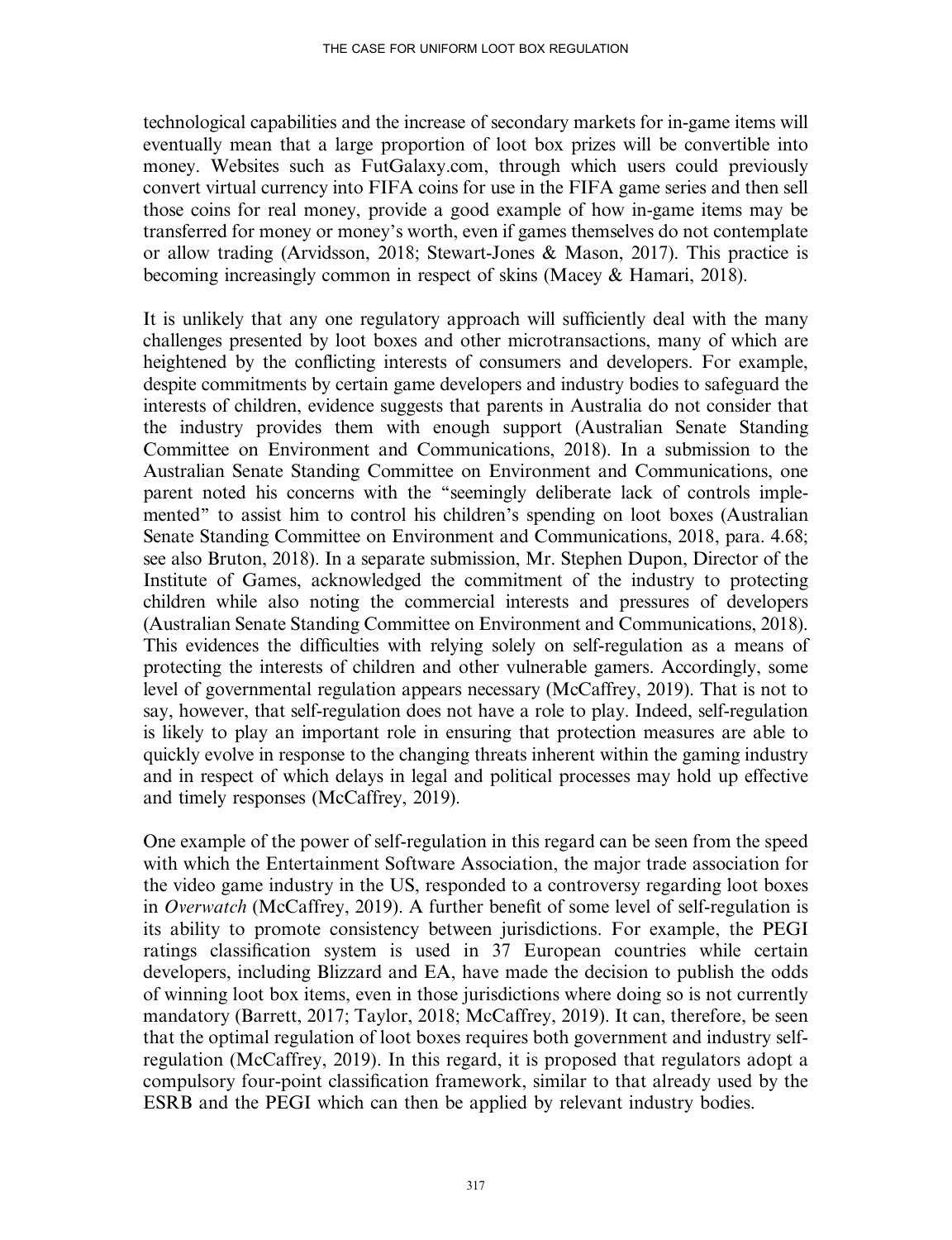Our proposed four-point classification framework differs to those used by the ESRB and the PEGI as the presence of simulating gambling and gambling is a determining factor in a game's classification, rather than content that is merely highlighted for consumer (or parental) attention. Moreover, in an effort to allow the highest level of informed consumer choice, our framework contemplates the application of multiple classifications to the one game, with the most serious classification determining the game's overall age rating. That is, the classifications in the framework are not mutually exclusive and are designed to enable the highest level of informed consumer choice while also protecting the commercial interests of developers. Our framework is designed to be capable of implementation in accordance with different jurisdictions' definitions of gambling (including legal ages) and to be flexible enough to deal with the rapid evolution of video games and associated external markets.

### Four-Point Classification Framework

## **Gambling**

A ''gambling'' classification should apply to all games which satisfy a jurisdiction's specific legal definition of gambling. Games which satisfy a particular jurisdiction's legal definition of gambling should be regulated in that jurisdiction to the same extent as traditional gambling activities. For example, all games which fall within the scope of s. 206 of the Canadian *Criminal Code* should be prima facie banned and their operators or developers require licenses to lawfully operate in Canada. This criteria for the application of the ''gambling'' classification would provide clarity for both developers and consumers that in any jurisdiction, a video game containing mechanisms which satisfy that jurisdiction's legal definition of gambling would be classified as such. As is evident from the Canadian example, this is presently not the case. It is of course possible that subjecting video games to the same regulation as traditional gambling activities will discourage developers from operating in jurisdictions with particularly tight gambling controls or onerous regulations; however, evidence from other industries suggests that this burden will simply become a commercial consideration for developers when deciding if and how to operate in different jurisdictions. For example, tobacco companies continue to operate in highly regulated jurisdictions and, when doing so, can sometimes be required to make changes to their products and packaging in addition to their marketing and business strategies. Similarly, film producers often make alternative versions of movies to ensure that they fall within the intended classification around the world.

More importantly, the ''gambling'' classification should also apply to all games which allow the trading of items won through loot boxes within the game itself, irrespective of whether or not those items can be transferred for money or money's worth in an external market. This is because as soon as in-game items are able to be traded, they become valuable to players and therefore satisfy Griffiths's (1995) psychological definition of gambling. Given the long-term risks associated with activities that satisfy the psychological definition of gambling, it is appropriate that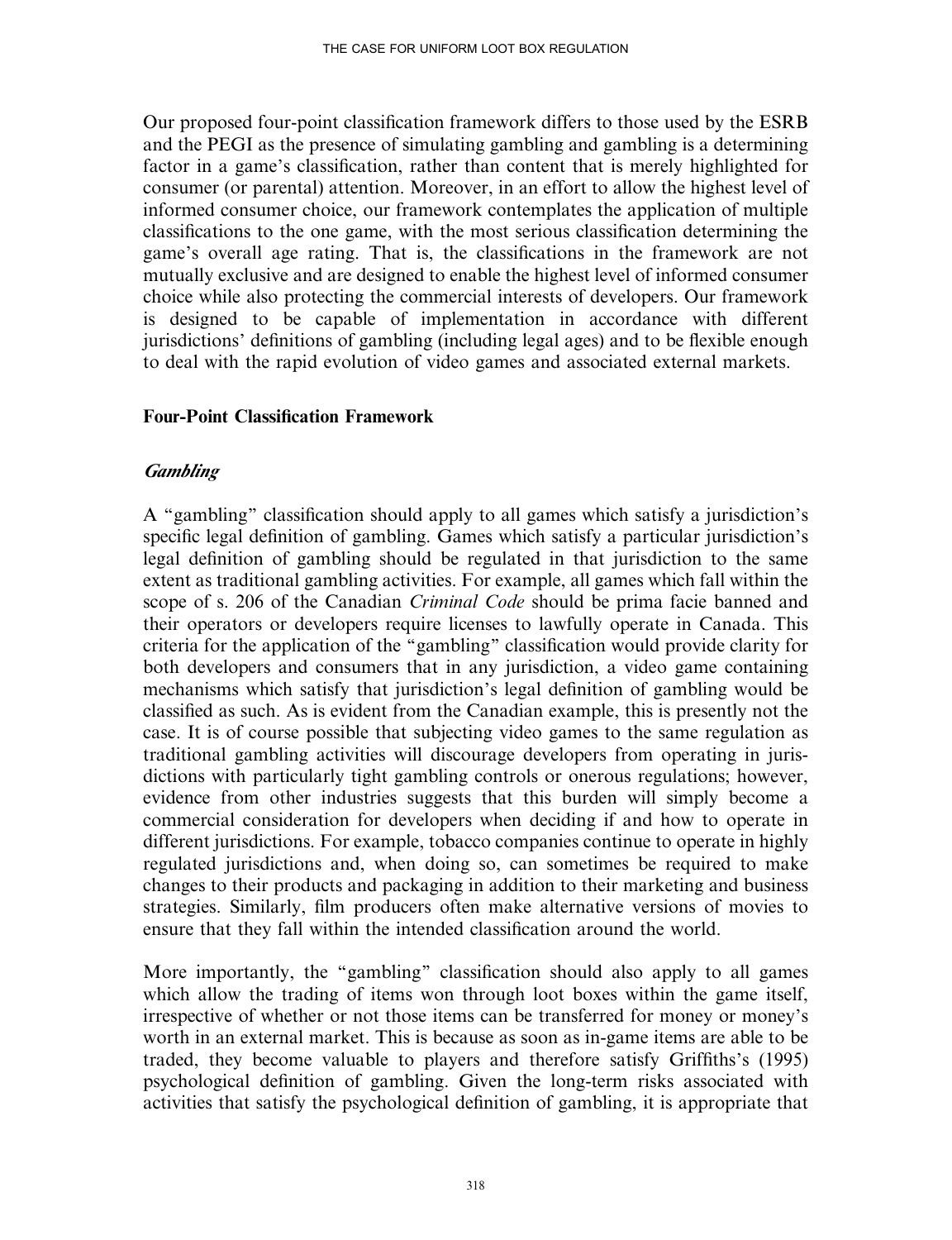they be classified in the same manner as traditional gambling activities so that consumers are sufficiently aware of those risks.

Games with this classification should be required to disclose the odds of winning specific chance-based items. In order for this requirement to be effective, it would be important for regulators to ensure that odds are not disclosed in a misleading or deceptive manner. Whereas disclosure of odds is unlikely to effectively prevent problem-gamblers from making irrational decisions, evidence still suggests that such information can assist the decision making of low risk or non-problem-gamblers (Australian Senate Environment and Communications References Committee, 2018). Mandatory disclosure of the odds of winning chance-based items may also lead to increased industry self-regulation. For example, following significant media backlash relating to loot boxes generally, Blizzard dramatically increased the odds of winning highly desirable items in *Hearthstone* and *Overwatch* (Tassi, 2018). In 2017 and 2018, the media backlash against loot boxes was so strong that one commentator observed almost all the public conversation about new games related to their monetization systems and how exploitative they are (Tassi, 2018). Indeed, EA was forced (by Disney, though as a result of media and consumer backlash) to remove the microtransaction system in Star Wars: Battlefront 2 just hours before its 2017 launch (Hruska, 2017, 2018).

## Known external market for in-game items

A unique challenge in the regulation of loot boxes is the creation of markets for in-game items by third parties and on external sites, even when the trading of in-game items is technically prohibited by a developer's terms of service. However, as games are now predominately sold in electronic form, rather than on a hardcopy disc or drive, a classification warning of the existence of third-party markets is no longer inconceivable. Just as listing rules around the world require disclosure of particular information within set timeframes, regulators could require developers and industry bodies such as the ESRB to update a game's classification within, for example, 10 days of becoming aware of an external market for in-game goods. Difficulties with this requirement include the ability of regulators to enforce the requirement against developers and industry bodies when it is often third parties who create the relevant market in breach of developers' terms of service, and the risk of a more stringent rating adding value to goods within secondary markets. However, these hurdles are not insurmountable. Numerous regulatory requirements are in place which require companies to take action within a certain period of becoming aware of a particular event or circumstance including, for example, the continuous disclosure requirements in the ASX Listing Rules. Additionally, whereas regulators and perhaps the general public could initiate legal action or other disciplinary proceedings upon themselves becoming aware of a breach (and, in the case of the general public, suffering damage as a result of that breach), the requirement nevertheless could also be upheld with the assistance of a self-reporting system. For example, regulators may agree to imposing lesser fines on developers and industry bodies who self-report or that fines will only be imposed if the same developer of industry body self-reports three or more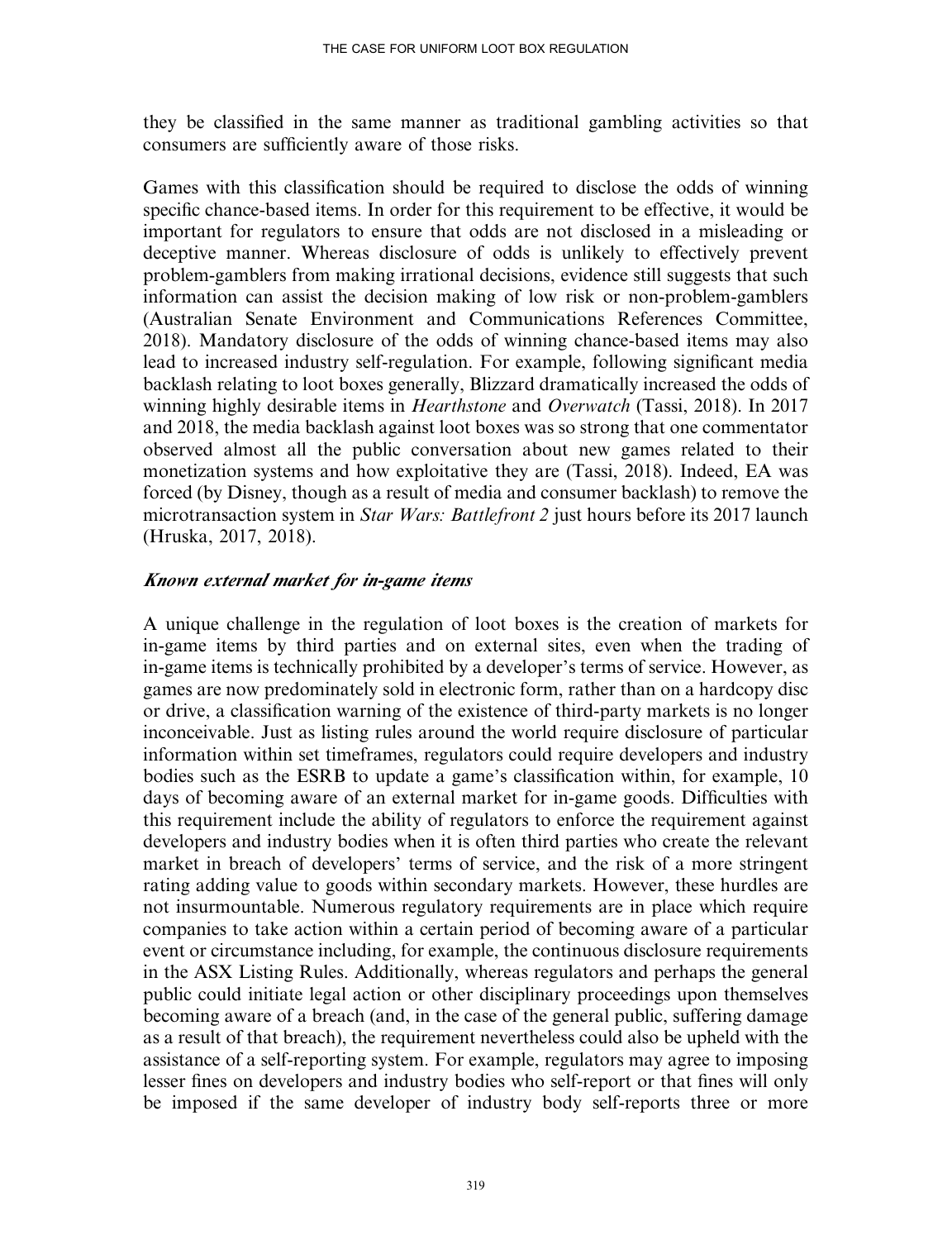breaches within a calendar year. Although a risk does exist that the prospect of a more stringent rating being applied to a game will increase the value of goods within a secondary market before that occurs, or indeed make users more aware of secondary markets, the risk is relatively small. This smallness is because the increased rating will only affect those players below the legal gambling age.

As the existence of an external market for in-game goods adds value to those goods (even if not always in a purely monetary sense) (Nielsen & Grabarczyk, 2018), games with this classification should also be restricted to those over the legal gambling age. Of course, this may mean that certain games become restricted, having previously been available to children. In this case, parental consent should be required to continue playing or purchasing loot boxes. Given the speed at which updates and new additions to online games are made available, a requirement for parental consent following a change in a game's classification does not seem unfeasible. Depending on the jurisdiction, developers may be able to take legal action against third parties who create external markets in breach of the relevant terms of service or player contracts if the developers can establish that the imposition of a more stringent rating because of the existence of an external market for in-game items has caused them to suffer loss or damage.

# Simulated gambling

A ''simulated gambling'' classification should apply to those games which do not meet the legal definition of gambling, but which exploit the same psychological elements as traditional gambling. This classification should capture those games which, for example, deliberately compel repetitive behaviors through variable ratio reinforcement schedules or planned near misses (King & Delfabbro, 2018; Li et al., 2019) as well as those including features which cue gambling attitudes and behaviors in the same way as junk food and alcohol advertisements (Park et al., 2015). As in the PEGI gambling content descriptor, this classification would be intended to capture games which ''encourage or teach gambling,'' even if the particular feature is not monetized. Games featuring simulated gambling should be subject to a minimum age rating.

Given the number of games which feature variable ratio reinforcement schedules, planned near misses, and cue gambling attitudes and behaviors, the potential scope of a simulated gambling classification is extremely broad. For example, the classification would apply to games such as Mario Party, which feature near misses in the context of die rolls; Slotomania and Caesars Casino, which feature virtual casinos and ''real'' gambling games though without money or the need for players to gamble or trade chips or any other in-game item; and Fortnite, which features chests containing random weapons, ammunition, and other items that are opened during the usual course of gameplay in addition to other loot boxes, known as Llama Pinatas, which can be purchased with in-game currency. Despite the differences between these types of games, evidence indicates that they all present similar psychological risks and may lead to problem gambling (e.g., Armstrong et al., 2018; Blaszczynski & Nower, 2002; Zendle, Cairns, et al., 2020, all discussed above). It is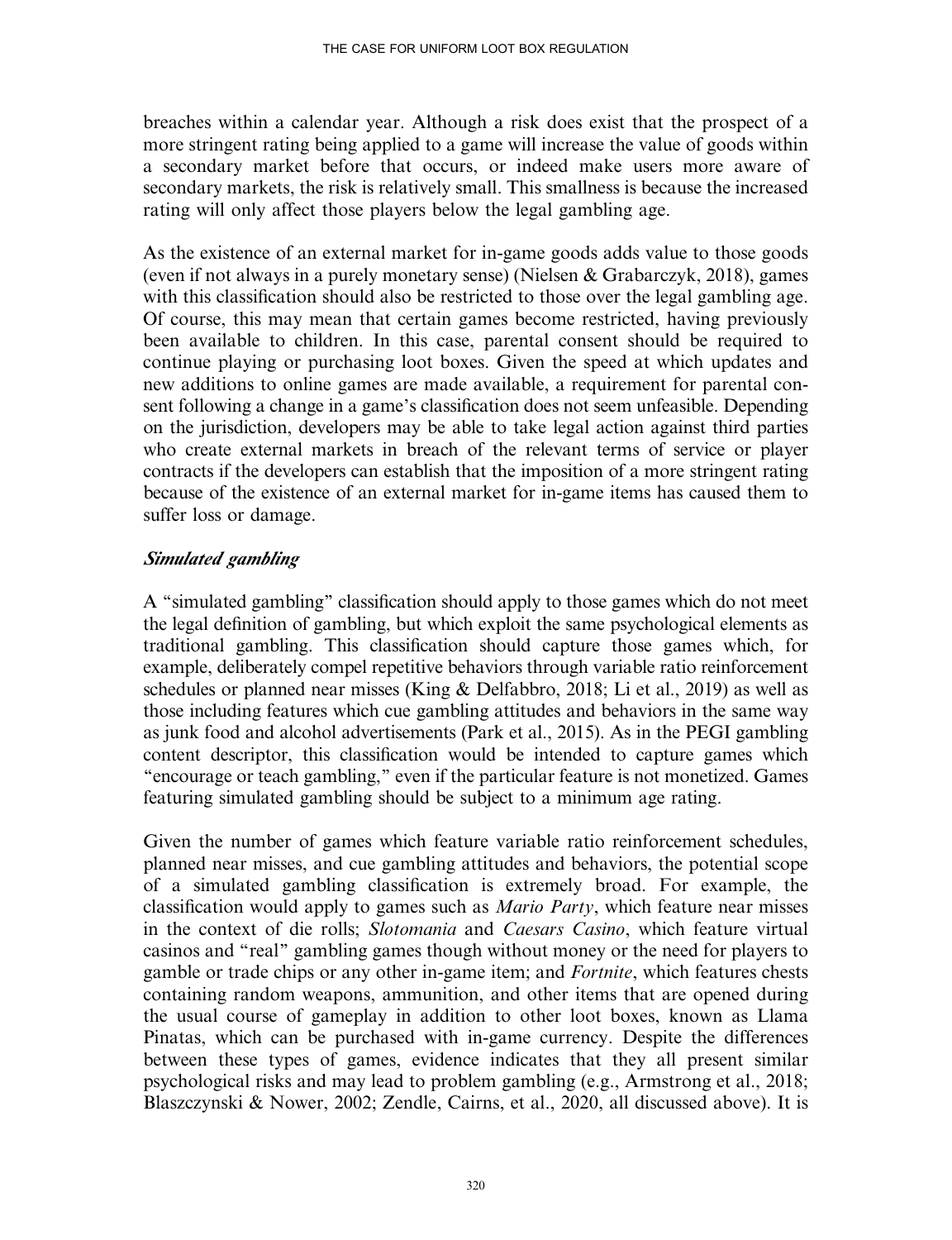therefore appropriate that they all attract the same classification. To overcome issues associated with games being too stringently rated, different age restrictions and warning labels regarding the type of simulated gambling should be applied to games falling within this classification. In this regard, the warning labels for this category could be similar to those featured on children's toys through which parents are warned of risks specific to the toy and given an appropriate age range for the toy. Given the scope of this classification, there will undoubtedly be a large range of age ratings however such flexibility is necessary for informed consumer choice and to protect the commercial interests of developers. Indeed, as the psychological risks of gambling-like mechanisms, including mere near misses, become more well-known and established (Kao, 2020), it may reasonably be argued that corporate social responsibility and ethical considerations justify developer inclusion of a warning label on all games that pose a risk of long-term psychological harm (Korhonen, 2019; Xiao & Henderson, 2019). Notwithstanding ethical and corporate social responsibility concerns, the feasibility of this particular classification remains difficult in the ever evolving and nuanced video game landscape. In this regard, the creation of a committee comprising of psychology experts and relevant stakeholders, including developer representatives and consumer protection advocates, has the potential to play an important role in the protection of consumer and developer interests and ensuring that classifications continue to reflect societal values. By reviewing classification guidelines each year, such a committee could ensure that classifications are applied to games in a manner consistent with changing societal values and increased knowledge as to the psychological risks of video games.

To ensure parents are able to make informed choices about the suitability of games for children, warning labels on games with this classification should be accompanied by links to relevant information regarding the psychological risks of exposure to the particular gambling-like mechanisms found within the game (Australian Senate Standing Committee on Environment and Communications, 2018; Deblaquiere et al., 2018). Such a cautionary measure is particularly important given the generational gaps in the knowledge and education about online gaming and the monetization systems used within them (e.g., Australian Senate Standing Committee on Environment and Communications, 2018; Suh, et al., 2017). For example, in its submission to the Australian Senate Standing Committee on Environment and Communications, the Australian Institute of Family Studies noted that ''a lack of understanding of the issues [concerning loot boxes] among those 'not versed in gaming culture' means that 'such practices are often unclear to parents and, therefore, difficult to supervise''' (Australian Senate Standing Committee on Environment and Communications, 2018, para. 3.68; see also Deblaquiere et al., 2018). Mr. Dupon similarly submitted that there a need continues for further education of parents about the risks and impacts of video games (Australian Senate Standing Committee on Environment and Communications, 2018).

### In-game microtransactions

A final proposed classification, ''in-game microtransactions,'' which is already used by the ESRB, the PEGI, the Apple AppStore, and the GooglePlay Store, should be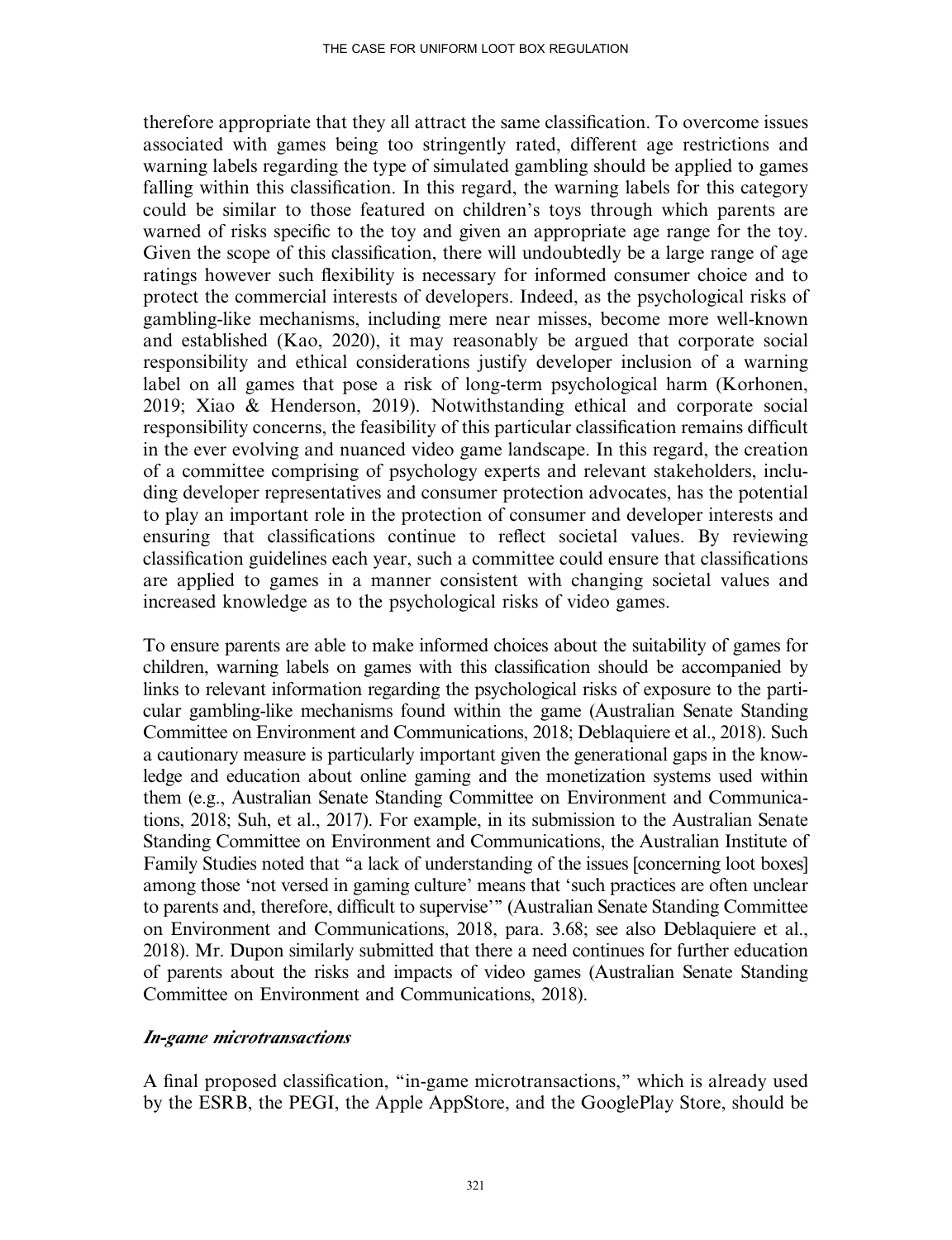introduced to warn consumers and parents of the presence of potentially hidden microtransactions within a game. Introduction of such a classification would address a number of the concerns relating to the possibility of players unintentionally or unknowingly spending money within a game (King & Delfabbro, 2019). Games falling within this classification should be subject to age restriction lower than that used for the simulated gambling classification but high enough that it serves as a warning that the games are unsuitable for children who do not understand the concept of spending money and microtransactions. Again, the exact age restriction will ideally be determined by psychology experts in consultation with a committee of relevant stakeholders, including developers and consumer protection advocates. Games featuring in-game microtransactions should be required to give a visual warning or additional request for player consent before players spend money (King & Delfabbro, 2019), and have built-in controls which enable players to turn off features involving microtransactions or set their own spending limits (Banks, 2011; Victorian Responsible Gambling Foundation, 2018). In this regard, the classification will operate in a manner similar to safe use warning labels which have been shown to result in more positive behavioral changes than moderation/cessation warning labels (Purmehdi et al., 2017). The in-game microtransaction classification should apply to all games in which in-game purchases are possible, even if purchased items can also be obtained through gameplay or simply waiting for a given period of time as is the case in Clash Royale and Crash Team Racing: Nitro Fueled respectively. The classification should apply whenever microtransactions are present, even if products or services purchased through microtransactions do not affect gameplay or are simply a way of purchasing expansion packs, as in Sonic Mania and Jurassic World Evolution. Whereas the mere existence of warning labels and notifications does not guarantee consumer protection and broader risk prevention, evidence still emerges, from within a range of contexts such as junk food and cigarette advertising, that warning labels positively influence consumer choices and behaviors (see, for example, McCool et al., 2012; Roberto et al., 2016). Accordingly, the warnings will serve a broader consumer protection function without impeding the ability of adult consumers to make their own choices about spending money.

Such a classification framework would enable parents to make informed choices as to the suitability of different games for children while at the same time enabling adult consumers to make informed choices about how and when they participate in gambling activities. Moreover, the same classification framework could be adopted by regulators and industry bodies around the world and then applied in accordance with domestic laws. Such an implementation would enable consumers to receive the same information regardless of the jurisdiction in which games are purchased. It may reasonably be suggested that the above classification framework and proposed application of it by relevant industry bodies is idealistic and will fail for want of support by largely commercially motivated game publishers. However, extant evidence suggests that this may not be the case. Additionally, in jurisdictions where similar reforms have already occurred, developers have seemingly been commercially incentivized to amend their games to avoid commercially unfavorable classifications. For example, Blizzard, Valve, 2K, and EA have all removed loot boxes from the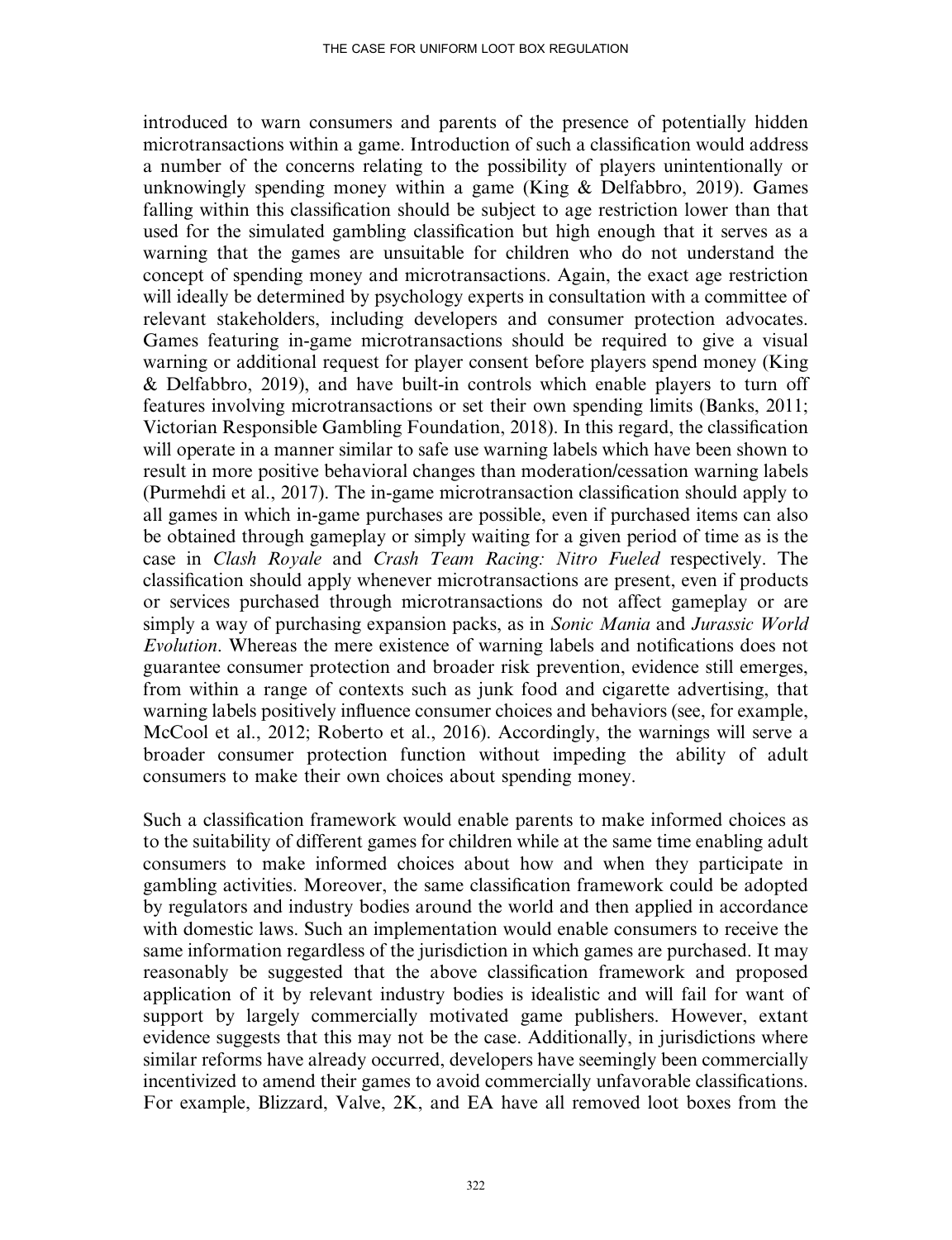Belgian versions of their games following a decision of the Belgium Gambling Commission that loot boxes amount to illegal gambling (Orland, 2019), whereas new games, such as EA's Jedi: Fallen Order, have been released with no loot boxes or microtransactions and a statement that they will not be added (Roberts, 2019). In this regard, it may be that regulators will be assisted in their consumer protection endeavors by the ever-increasing focus on consumer welfare outcomes.

Like most classification and rating systems, and indeed regulations more broadly, the success of the proposed classification framework will be limited by its ability to respond and adapt to advancing and creative technologies used within games. For example, despite its broad scope, the simulated gambling classification will not, in its current form, apply to games featuring mechanisms which are designed to compel repeated behavior or induce purchases but which do not exploit the same psychological traits as traditional gambling. This limitation may be addressed, at least in part, by the creation of a committee of experts and stakeholder representatives who can assess and amend the classification framework in light of technological developments, additional research, and changing societal values. A further limitation of the proposed framework is its potential to ''over-classify'' games in the sense that a game which falls within more than one classification may appear more harmful than it is. Although this is undoubtedly a commercial concern for developers, the framework will not achieve its objective of enabling a high level of informed consumer and parental choice if meaningful information is excluded from labels and the like. Moreover, as further research as to the long-term psychological effects of video games comes to light, it is likely that developers will be seen to have ethical and corporate social responsibility obligations to disclose such risks to consumers and parents of underage consumers (Korhonen, 2019; Xiao & Henderson, 2019). In its current form, the proposed framework does not address the risk of psychological harm to viewers of video games containing gambling-like mechanisms on platforms such as Twitch. The application of a similar classification to streaming sites, and the viability thereof, is an area which warrants further research.

#### **Conclusion**

Even though not all the existing evidence is conclusive, it is clear that loot boxes pose significant psychological, and even financial risks, particularly to minors. Accordingly, the regulation of loot boxes and other microtransactions from a consumer protection perspective is appropriate, though must of course acknowledge the commercial interests of developers and the gaming industry, and the tension between the conflicting interests of all involved parties. In particular, children should be restricted from accessing any mechanisms which fit a jurisdiction's legal definition of gambling or which fulfill all of the criteria of the psychological definition of gambling. In respect of other types of loot boxes and microtransactions, parents should be sufficiently educated on the psychological risks posed to their children, and a classification framework which enables parents to make informed choices as to the suitability of games for children should be adopted.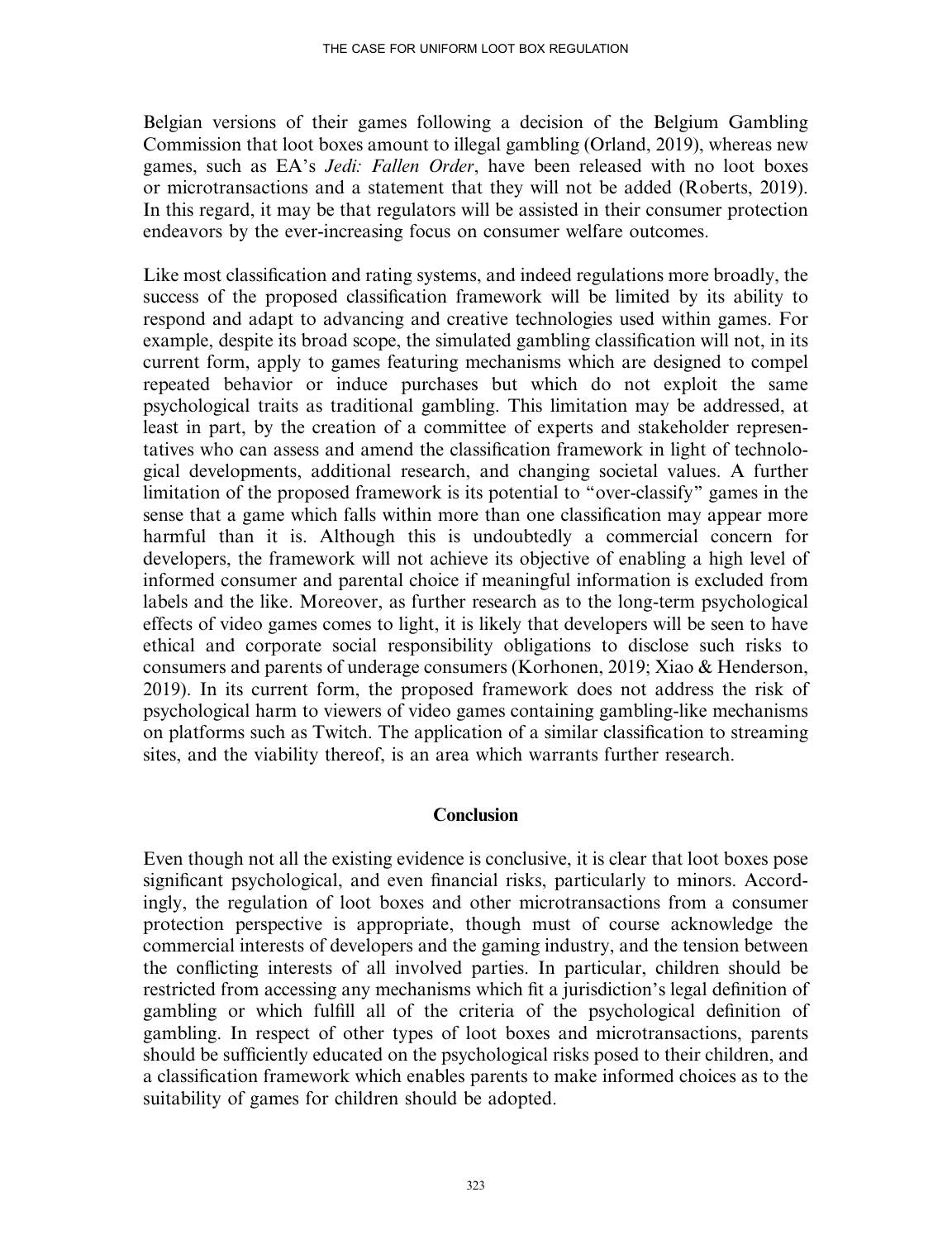The classification framework proposed in this paper achieves this goal while also enabling adult consumers to make informed, but not restricted, choices as to when they engage in gambling-like activities. Importantly, the framework also protects the commercial interests of game developers and the industry at large. In this regard, the proposed tiered classification approach based on the seriousness of the risk of psychological harm posed by individual games differs from previously suggested classification frameworks. Additionally, the framework is designed to be implemented in a regulatory sphere involving cooperation between government regulators and the industry. The framework has been designed to be capable of adoption by government regulations and implemented through industry self-regulation. Further research is necessary to determine the global viability of the proposed framework. In particular, pilot testing should be carried out to ascertain whether it is feasible to require industry bodies and developers to change game classifications within 10 days of becoming aware of the existence of a secondary market for in-game items. Additionally, industry and stakeholder feedback will be necessary to determine whether a multi-jurisdictional take-up of the classification framework is likely.

### References

Abarbanel, B. (2018). Gambling vs. gaming: A commentary on the role of regulatory, industry, and community stakeholders in the loot box debate. Gaming Law Review, 22, 231–234.<http://dx.doi.org/10.2139/ssrn.3129811>

Apple (2019). App store review guidelines. [https://developer.apple.com/app-store/](https://developer.apple.com/app-store/review/guidelines) [review/guidelines](https://developer.apple.com/app-store/review/guidelines)

Armstrong, T., Rockloff, M., Browne, M., & Li, E. (2018). An exploration of how simulated gambling games may promote gambling with money. *Journal of Gambling* Studies, 34, 1165–1184. [https://doi.org/10.1007/s10899-018-9742-6. https://doi.org/](https://doi.org/10.1007/s10899-018-9742-6) [10.1007/s10899-018-9742-6](https://doi.org/10.1007/s10899-018-9742-6)

Arvidsson, C. (2018). The Gambling Act 2005 and loot box mechanics in video games. Entertainment Law Review, 29, 112–114.<https://ssrn.com/abstract=3374311>

Australian Senate Environment and Communications References Committee. (2018). Gaming micro-transactions for chance-based items. [https://www.aph.gov.au/](https://www.aph.gov.au/Parliamentary_Business/Committees/Senate/Environment_and_Communications/Gamingmicro-transactions/Report) [Parliamentary\\_Business/Committees/Senate/Environment\\_and\\_Communications/](https://www.aph.gov.au/Parliamentary_Business/Committees/Senate/Environment_and_Communications/Gamingmicro-transactions/Report) [Gamingmicro-transactions/Report](https://www.aph.gov.au/Parliamentary_Business/Committees/Senate/Environment_and_Communications/Gamingmicro-transactions/Report)

Banks, G. (2011, March 30). Evidence and social policy: The case of gambling. [https://www.pc.gov.au/news-media/speeches/evidence-and-social-policy-gambling.](https://www.pc.gov.au/news-media/speeches/evidence-and-social-policy-gambling)

Barrett, B. (2017, April 11). Here's what we learned from opening 50 Overwatch PTR loot boxes. [https://www.pcgamesn.com/overwatch/overwatch-loot-legendary-skin](https://www.pcgamesn.com/overwatch/overwatch-loot-legendary-skin-chance)[chance](https://www.pcgamesn.com/overwatch/overwatch-loot-legendary-skin-chance)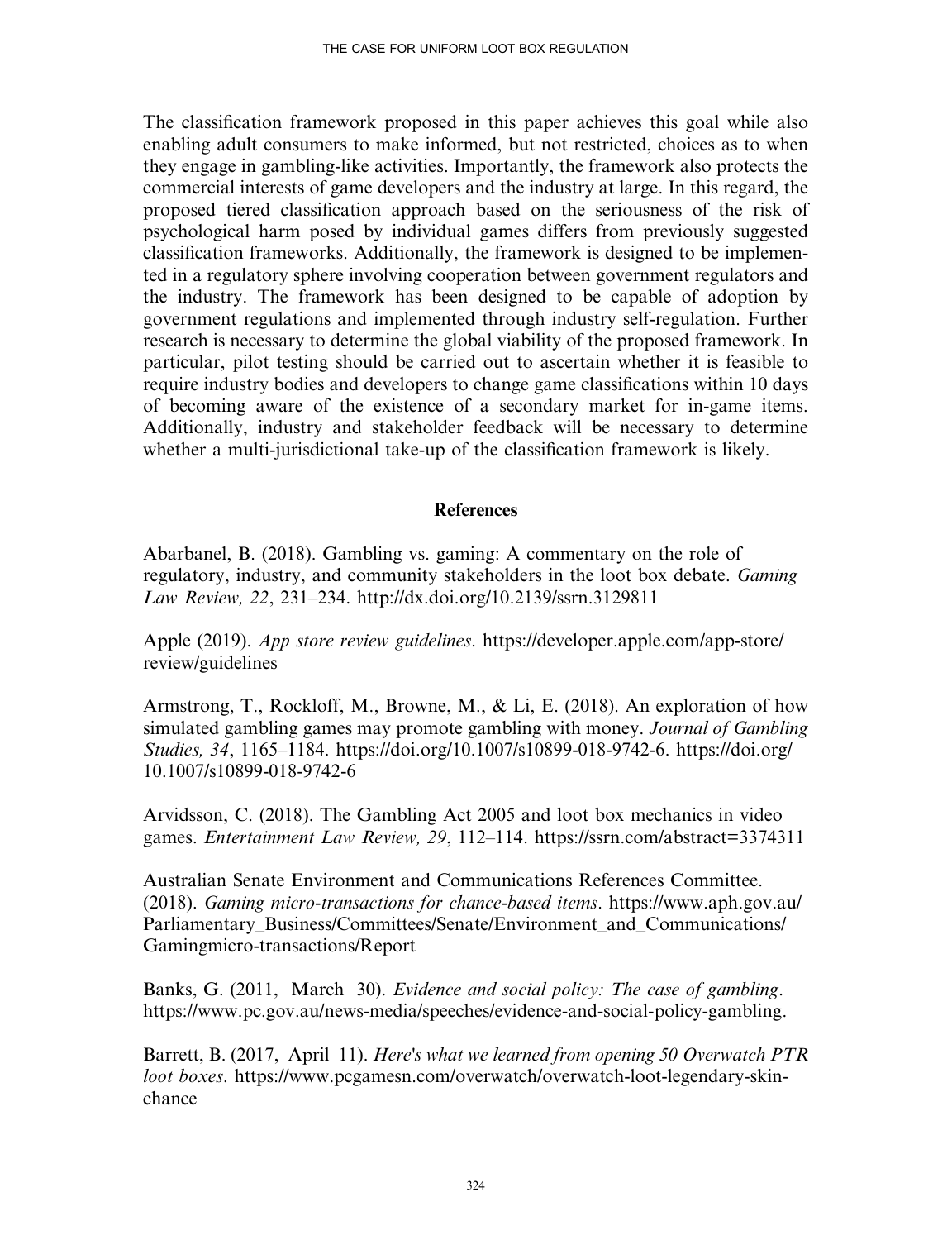Belgian Gaming Commission. (2018, April ). Research report on loot boxes. [https://](https://www.gamingcommission.be/opencms/export/sites/default/jhksweb_nl/documents/onderzoeksrapport-loot-boxen-Engels-publicatie.pdf) [www.gamingcommission.be/opencms/export/sites/default/jhksweb\\_nl/documents/](https://www.gamingcommission.be/opencms/export/sites/default/jhksweb_nl/documents/onderzoeksrapport-loot-boxen-Engels-publicatie.pdf) [onderzoeksrapport-loot-boxen-Engels-publicatie.pdf](https://www.gamingcommission.be/opencms/export/sites/default/jhksweb_nl/documents/onderzoeksrapport-loot-boxen-Engels-publicatie.pdf)

Blaszczynski, A., & Nower, L. (2002). A pathways model of problem and pathological gambling. Addiction, 97, 487–499. [https://doi.org/10.1046/j.1360-](https://doi.org/10.1046/j.1360-0443.2002.00015.x) [0443.2002.00015.x](https://doi.org/10.1046/j.1360-0443.2002.00015.x)

Brooks, G. A., & Clark, L. (2019). Associations between loot box use, problematic gaming and gambling, and gambling-related cognitions. Addictive Behaviors, 96, 26–34.<https://doi.org/10.1016/j.addbeh.2019.04.009>

Bruton, G. (2018). Submission to Senate Environment and Communications References Committee Inquiry into Gaming Micro-Transactions for Chance-Based Items.

Chalk, A. (2018a, February 27). ESRB tackles loot boxes with a new ''In-Game Purchases'' label. PC Gamer. [https://www.pcgamer.com/au/esrb-tackles-loot-boxes](https://www.pcgamer.com/au/esrb-tackles-loot-boxes-with-a-new-in-game-purchases-label)[with-a-new-in-game-purchases-label](https://www.pcgamer.com/au/esrb-tackles-loot-boxes-with-a-new-in-game-purchases-label)

Chalk, A. (2018b, July 4). French gambling regulator determines that loot boxes are not legally gambling. PC Gamer. [https://www.pcgamer.com/french-gambling](https://www.pcgamer.com/french-gambling-regulator-determines-that-loot-boxes-are-not-legally-gambling)[regulator-determines-that-loot-boxes-are-not-legally-gambling](https://www.pcgamer.com/french-gambling-regulator-determines-that-loot-boxes-are-not-legally-gambling)

Clark, L., Crooks, B., Clarke, R., Aitken, M. R. F., & Dunn, B. D. (2012). Physiological responses to near-miss outcomes and personal control during simulated gambling. Journal of Gambling Studies, 28, 123–137. [https://doi.org/](https://doi.org/10.1007/s10899-011-9247-z) [10.1007/s10899-011-9247-z](https://doi.org/10.1007/s10899-011-9247-z)

Cross, K. (2017, December 11). New Zealand says loot boxes ''do not meet the legal definition for gambling." *Gamasutra*. [https://www.gamasutra.com/view/news/](https://www.gamasutra.com/view/news/311463/New) [311463/New](https://www.gamasutra.com/view/news/311463/New)

Czegledy, P. (2013). Social network gaming: A Canadian perspective. Canadian Gaming Lawyer Magazine, June, 4–7. [https://www.airdberlis.com/docs/default](https://www.airdberlis.com/docs/default-source/articles/social-network-gaming---a-canadian-perspective.pdf?sfvrsn=d30255d5_2)[source/articles/social-network-gaming---a-canadian-perspective.pdf?](https://www.airdberlis.com/docs/default-source/articles/social-network-gaming---a-canadian-perspective.pdf?sfvrsn=d30255d5_2) [sfvrsn=d30255d5\\_2](https://www.airdberlis.com/docs/default-source/articles/social-network-gaming---a-canadian-perspective.pdf?sfvrsn=d30255d5_2)

De Vere, K. (2012). Japan officially declares lucrative kompu gacha practice illegal in social games. [https://www.adweek.com/digital/japan-of](https://www.adweek.com/digital/japan-officially-declares-lucractive-kompu-gacha-practice-illegal-in-social-games/)ficially-declares-lucractive[kompu-gacha-practice-illegal-in-social-games/](https://www.adweek.com/digital/japan-officially-declares-lucractive-kompu-gacha-practice-illegal-in-social-games/)

Deblaquiere, J., Carroll, M., & Jenkinson, R. (2018). Submission to Senate Environment and Communications References Committee: Inquiry into gaming micro-transactions for chance-based items. Melbourne, Australia: Australian Gambling Research Centre at the Australian Institute of Family Studies. [https://](https://aifs.gov.au/agrc/sites/default/files/201807_aifs_sumission_micro-transactions_27072018.pdf)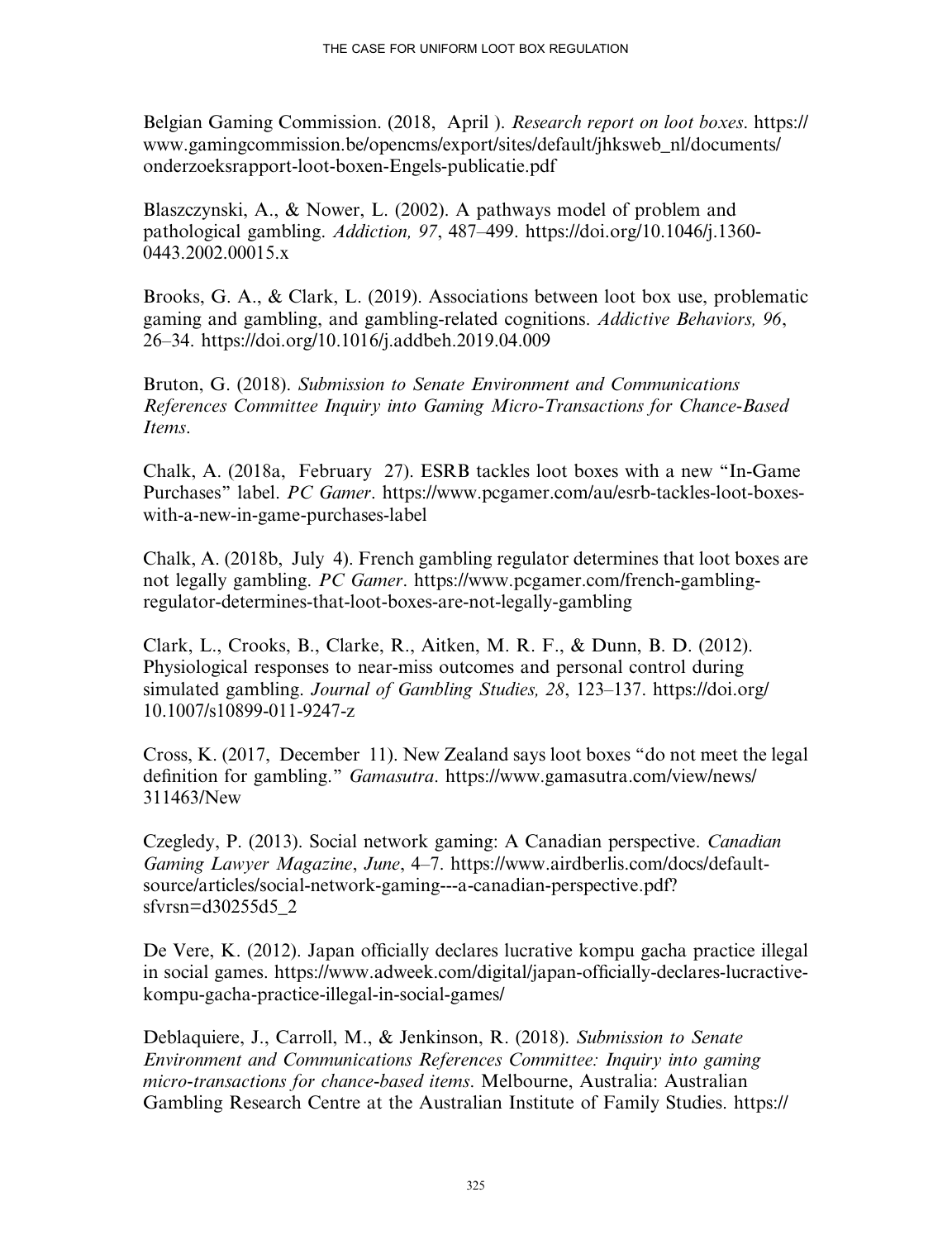aifs.gov.au/agrc/sites/default/fi[les/201807\\_aifs\\_sumission\\_micro-transactions\\_](https://aifs.gov.au/agrc/sites/default/files/201807_aifs_sumission_micro-transactions_27072018.pdf) [27072018.pdf](https://aifs.gov.au/agrc/sites/default/files/201807_aifs_sumission_micro-transactions_27072018.pdf)

Drummond, A., & Sauer, J. D. (2018). Video game loot boxes are psychologically akin to gambling. Nature Human Behaviour, 2, 530–532. [https://doi.org/10.1038/](https://doi.org/10.1038/s41562-018-0360-1) [s41562-018-0360-1](https://doi.org/10.1038/s41562-018-0360-1)

Dynowski, P., & Sałajczyk, M. (2020). Poland. In The gambling law review (5th ed.). [https://thelawreviews.co.uk/edition/the-gambling-law-review-edition-4/1194910/](https://thelawreviews.co.uk/edition/the-gambling-law-review-edition-4/1194910/poland) [poland](https://thelawreviews.co.uk/edition/the-gambling-law-review-edition-4/1194910/poland)

Electronic Arts. (2019). Fiscal Year 2019: Proxy statement and annual report. Redwood City, CA: Author. [https://s22.q4cdn.com/894350492/](https://s22.q4cdn.com/894350492/files/doc_financials/2019/Proxy-Statement-Annual-Report-Combined-Book-2019.pdf)files/doc\_financials/ [2019/Proxy-Statement-Annual-Report-Combined-Book-2019.pdf](https://s22.q4cdn.com/894350492/files/doc_financials/2019/Proxy-Statement-Annual-Report-Combined-Book-2019.pdf)

Entertainment Software Review Board. (2020). [Author]. https:/<www.esrb.org>

Epic Games. (2020, 31 March). Save the world: Homebase Status Report 3.31. <https://www.epicgames.com/fortnite/en-US/news/save-the-worlds-newest-update-3-31>

Fingas, J. (2018, April 10). South Korea fines game studios over deceptive loot box odds: They allegedly misled players about the odds of obtaining in-game items. Engadget. [https://www.engadget.com/2018/04/10/south-korea-](https://www.engadget.com/2018/04/10/south-korea-fines-game-studios-over-loot-boxes)fines-game-studios[over-loot-boxes](https://www.engadget.com/2018/04/10/south-korea-fines-game-studios-over-loot-boxes)

Gainsbury, S. M., Russell, A. M., King, D. L., Delfabbro, P. H., & Hing, M. (2016). Migration from social casino games to gambling: motivations and characteristics of gamers who gamble. Computers in Human Behavior, 63, 59–67. [https://doi.org/](https://doi.org/10.1016/j.chb.2016.05.021) [10.1016/j.chb.2016.05.021](https://doi.org/10.1016/j.chb.2016.05.021)

GooglePlay. (2020). Monetization and ads. [https://play.google.com/about/](https://play.google.com/about/monetization-ads) [monetization-ads](https://play.google.com/about/monetization-ads)

Greenfield, D. (2011). The addictive properties of internet usage. In K. S. Young & C. N. de Abreu (Eds.), Internet addiction: A handbook and guide to evaluation and treatment (pp. 135–153). Hoboken, NJ: Wiley.

Greer, N., Rockloff, M., Browne, M., Hing, N., & King, D. L. (2019). Esports betting and skin gambling: A brief history. Journal of Gambling Issues, 43, 128–146. <https://doi.org/10.4309/jgi.2019.43.8>

Griffiths, M. D. (1995). Adolescent gambling. London, UK: Routledge.

Griffiths, M. D. (2018). Is the buying of loot boxes in video games a form of gambling or gaming? Gaming Law Review, 22, 52–54. [https://doi.org/10.1089/](https://doi.org/10.1089/glr2.2018.2216) [glr2.2018.2216](https://doi.org/10.1089/glr2.2018.2216)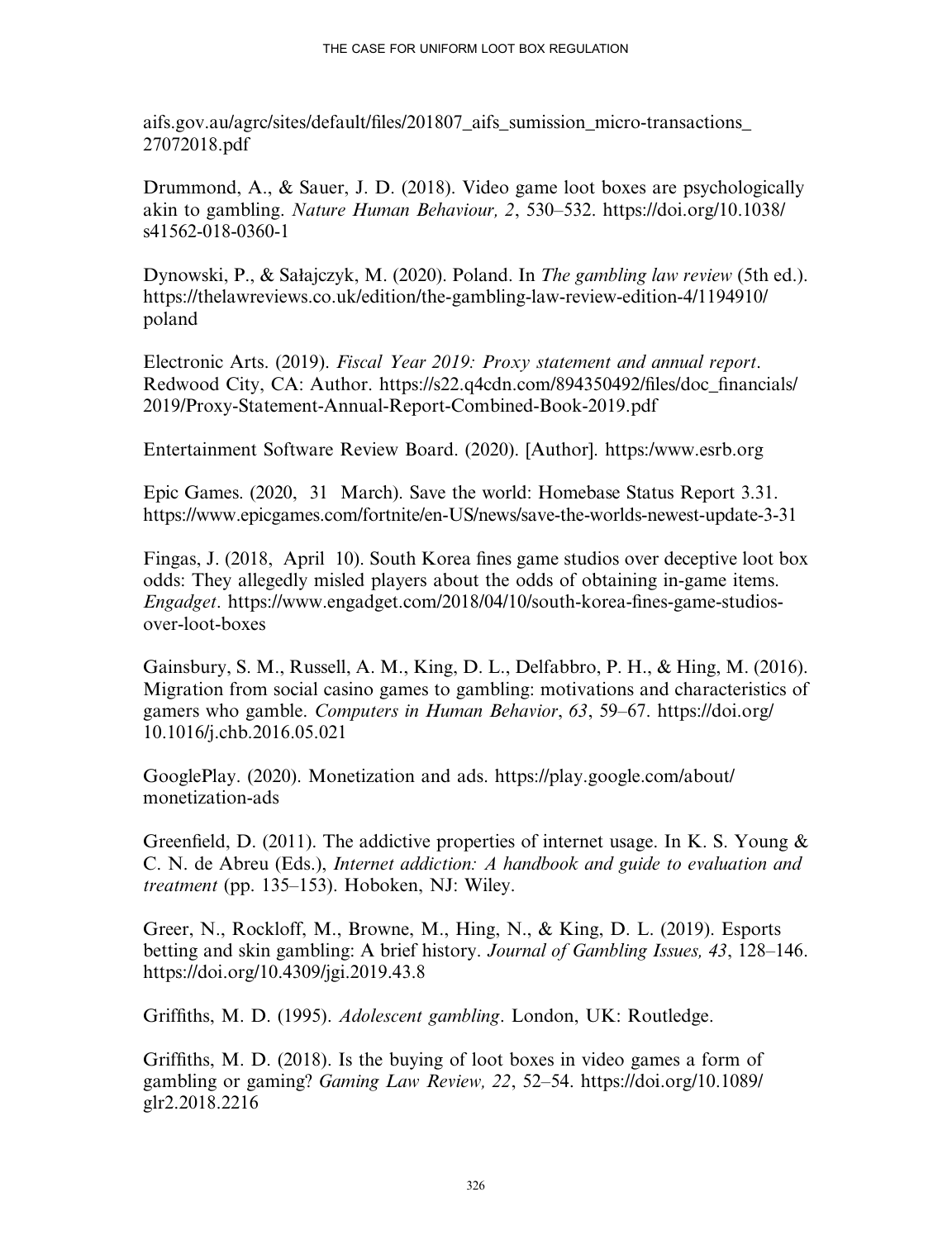Griffiths, M. D., King, D. L., & Delfabbro, P. H. (2009). Adolescent gambling-like experiences: Are they a cause for concern? *Education and Health, 27, 27–30*, [https://](https://sheu.org.uk/sheux/EH/eh272mg.pdf) [sheu.org.uk/sheux/EH/eh272mg.pdf](https://sheu.org.uk/sheux/EH/eh272mg.pdf)

Hafer, T. J. (2018, October 26). The legal status of loot boxes around the world, and what's next in the debate: Are loot boxes gambling? The jury is still out in most places. PC Gamer. [https://www.pcgamer.com/the-legal-status-of-loot-boxes-around](https://www.pcgamer.com/the-legal-status-of-loot-boxes-around-the-world-and-whats-next)[the-world-and-whats-next](https://www.pcgamer.com/the-legal-status-of-loot-boxes-around-the-world-and-whats-next)

Hruska, J. (2017, November 21). Disney may have pushed EA to pull Battlefront II pay-to-won loot system last week. ExtremeTech. [https://www.extremetech.com/](https://www.extremetech.com/gaming/259363-disney-may-pushed-ea-pull-battlefront-ii-pay-win-loot-system-last-week) [gaming/259363-disney-may-pushed-ea-pull-battlefront-ii-pay-win-loot-system-last](https://www.extremetech.com/gaming/259363-disney-may-pushed-ea-pull-battlefront-ii-pay-win-loot-system-last-week)[week](https://www.extremetech.com/gaming/259363-disney-may-pushed-ea-pull-battlefront-ii-pay-win-loot-system-last-week)

Hruska, J. (2018, March 23). EA admits defeat, unlocks all Battlefront 2 heroes, removes pay-to-win mechanics. ExtremeTech. [https://www.extremetech.com/](https://www.extremetech.com/gaming/266264-ea-admits-defeat-unlocks-battlefront-2-heroes-removes-pay-win-mechanics) [gaming/266264-ea-admits-defeat-unlocks-battlefront-2-heroes-removes-pay-win](https://www.extremetech.com/gaming/266264-ea-admits-defeat-unlocks-battlefront-2-heroes-removes-pay-win-mechanics)[mechanics](https://www.extremetech.com/gaming/266264-ea-admits-defeat-unlocks-battlefront-2-heroes-removes-pay-win-mechanics)

Interactive Games and Entertainment Association. (2018). Loot boxes fact sheet. <https://www.igea.net/wp-content/uploads/2018/02/IGEA-Loot-Boxes-Factsheet.pdf>

Jain, A. (2020, January 27). Is online gambling legal or illegal in India? [https://](https://www.valuewalk.com/2020/01/online-gambling-india) [www.valuewalk.com/2020/01/online-gambling-india](https://www.valuewalk.com/2020/01/online-gambling-india)

Juniper Research. (2018). Loot boxes and skins gambling to generate a \$50 billion industry by 2022: 60% growth forecast over 4 years underpins child gambling concerns [Press release]. [https://www.juniperresearch.com/press/press-releases/loot-boxes-and](https://www.juniperresearch.com/press/press-releases/loot-boxes-and-skins-gambling)[skins-gambling](https://www.juniperresearch.com/press/press-releases/loot-boxes-and-skins-gambling)

Kao, D. (2020). Infinite Loot Box: A platform for simulating video game loot boxes. IEEE Transactions on Games, 12, 219–224.<https://doi.org/10.1109/TG.2019.2913320>

Kim, H. S., Wohl, M. J. A., Salmon, M. M., Gupta, R., & Derevensky, J. (2015). Do social casino gamers migrate to online gambling? An assessment of migration rate and potential predictors. Journal of Gambling Studies, 31, 1819–1831. [https://doi.org/](https://doi.org/10.1007/s10899-014-9511-0) [10.1007/s10899-014-9511-0](https://doi.org/10.1007/s10899-014-9511-0)

King, D. L., & Delfabbro, P. H. (2016). Early exposure to digital simulated gambling: A review and conceptual model. Computers in Human Behaviour, 55, 198–206.<https://doi.org/10.1016/j.chb.2015.09.012>

King, D. L., & Delfabbro, P. H. (2018). Predatory monetization features (e.g. ''loot boxes'') in video games and Internet gaming disorder. Addiction, 110, 1967–1969. <https://doi.org/10.1111/add.14286>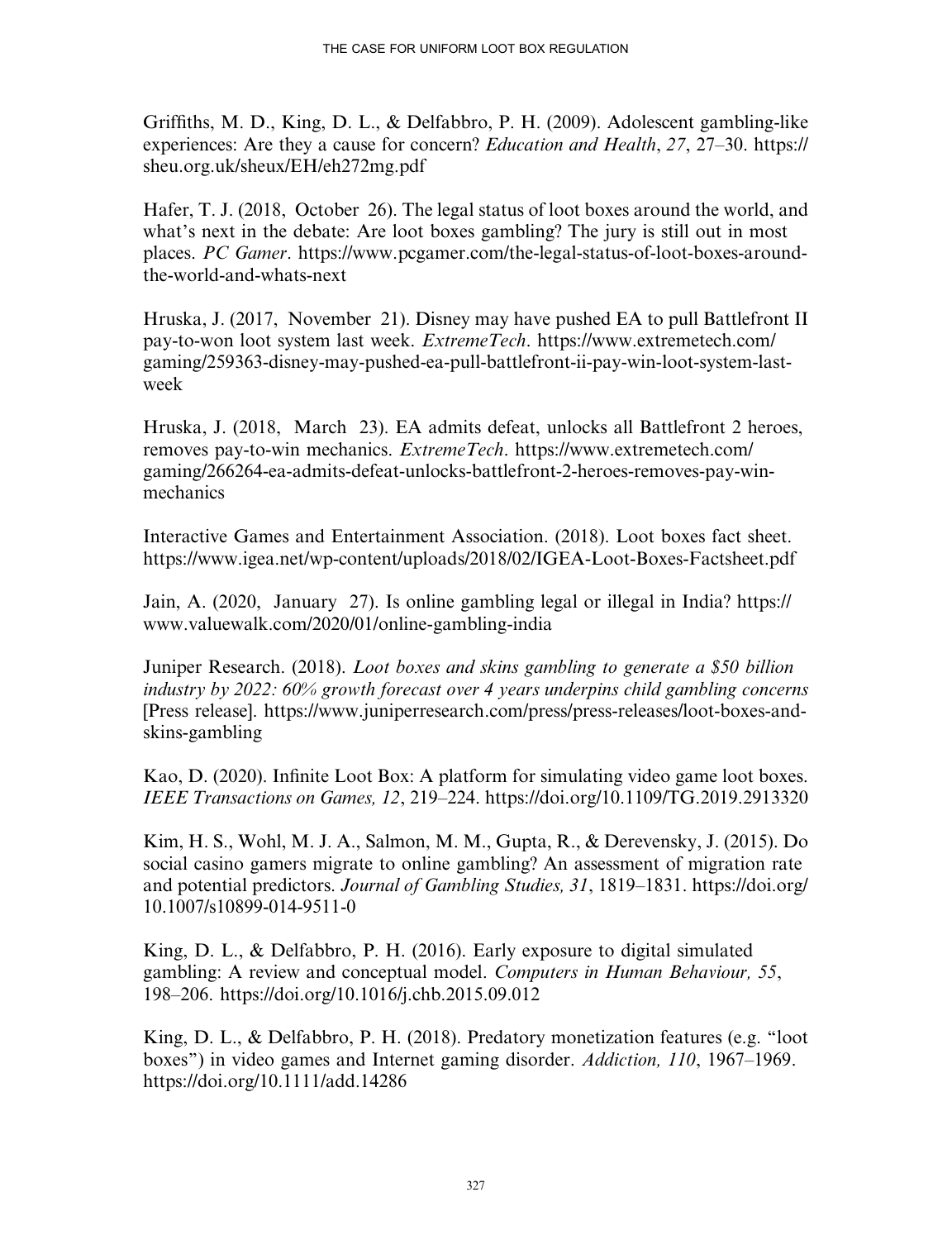King, D. L., & Delfabbro, P. H. (2019). Video game monetization (e.g. ''loot boxes"): A blueprint for practical social responsibility measures. *International* Journal of Mental Health and Addiction, 17, 166–179. [https://doi.org/10.1007/s11469-](https://doi.org/10.1007/s11469-018-0009-3) [018-0009-3](https://doi.org/10.1007/s11469-018-0009-3)

King, D. L., Delfabbro, P. H., & Griffiths, M. D. (2010). The convergency of gambling and digital media: Implications for gambling in young people. Journal of Gambling Studies, 26, 175–187.<https://doi.org/10.1007/s10899-009-9153-9>

King, D. L., Delfabbro, P. H., Kaptsis, D., & Zwaans, T. (2014). Adolescent simulated gambling via digital and social media: An emerging problem. Computers in Human Behavior, 31, 305–313.<https://doi.org/10.1016/j.chb.2013.10.048>

Koeder, M. J., & Tanaka, E. (2017, July–August ). Game of chance elements in free-to-play mobile games. A freemium business model monetization tool in need of self-regulation [Paper presentation]. Competition and Regulation in the Information Age, 28th European Regional Conference of the International Telecommunications Society, Passau, Germany. [https://www.researchgate.net/publication/](https://www.researchgate.net/publication/334760855_Game_of_chance_elements_in_free-to-play_mobile_games_A_freemium_business_model_monetization_tool_in_need_of_self-regulation) 334760855 Game of chance elements in free-to-play mobile games A freemium business model monetization tool in need of self-regulation

Korhonen, A. E. (2019). Regulation of loot boxes: How lottery-like mechanisms in video games are and should be regulated [Master's thesis, University of Oslo]. [https://www.duo.uio.no/bitstream/handle/10852/68947/585.pdf?](https://www.duo.uio.no/bitstream/handle/10852/68947/585.pdf?sequence=8&isAllowed=y) [sequence=8](https://www.duo.uio.no/bitstream/handle/10852/68947/585.pdf?sequence=8&isAllowed=y)&[isAllowed=y](https://www.duo.uio.no/bitstream/handle/10852/68947/585.pdf?sequence=8&isAllowed=y)

Li, W., Mills, D., & Nower, L. (2019). The relationship of loot box purchases to problem video gaming and problem gaming. Addictive Behaviors, 97, 27–34. [https://](https://doi.org/10.1016/j.addbeh.2019.05.016) [doi.org/10.1016/j.addbeh.2019.05.016](https://doi.org/10.1016/j.addbeh.2019.05.016)

Lipton, M. D., & Tadman, J. (2012). One cup of coffee: Gambling, social games and virtual currency in Canadian law. Casino Lawyer, 24–27. [https://www.imgl.org/sites/](https://www.imgl.org/sites/default/files/media/publications/canadaonecupofcoffe_lipton_tadman_cl_fall_2012.pdf) default/fi[les/media/publications/canadaonecupofcoffe\\_lipton\\_tadman\\_cl\\_fall\\_2012.](https://www.imgl.org/sites/default/files/media/publications/canadaonecupofcoffe_lipton_tadman_cl_fall_2012.pdf) [pdf](https://www.imgl.org/sites/default/files/media/publications/canadaonecupofcoffe_lipton_tadman_cl_fall_2012.pdf)

Liu, K. (2019). A global analysis into loot boxes: is it ''virtually'' gambling? Washington International Law Journal, 28, 763–799. [https://digitalcommons.law.uw.](https://digitalcommons.law.uw.edu/cgi/viewcontent.cgi?article=1822&context=wilj) [edu/cgi/viewcontent.cgi?article=1822&context=wilj](https://digitalcommons.law.uw.edu/cgi/viewcontent.cgi?article=1822&context=wilj)

Macey, J., & Hamari, J. (2018). Investigating relationships between video gaming, spectating esports, and gambling. Computers in Human Behavior, 80, 344–353. <https://doi.org/10.1016/j.chb.2017.11.027>

McBride, J., & Derevensky, J. (2016). Gambling and video game playing among youth. Journal of Gambling Issues, 34, 156–178.<https://doi.org/10.4309/jgi.2016.34.9>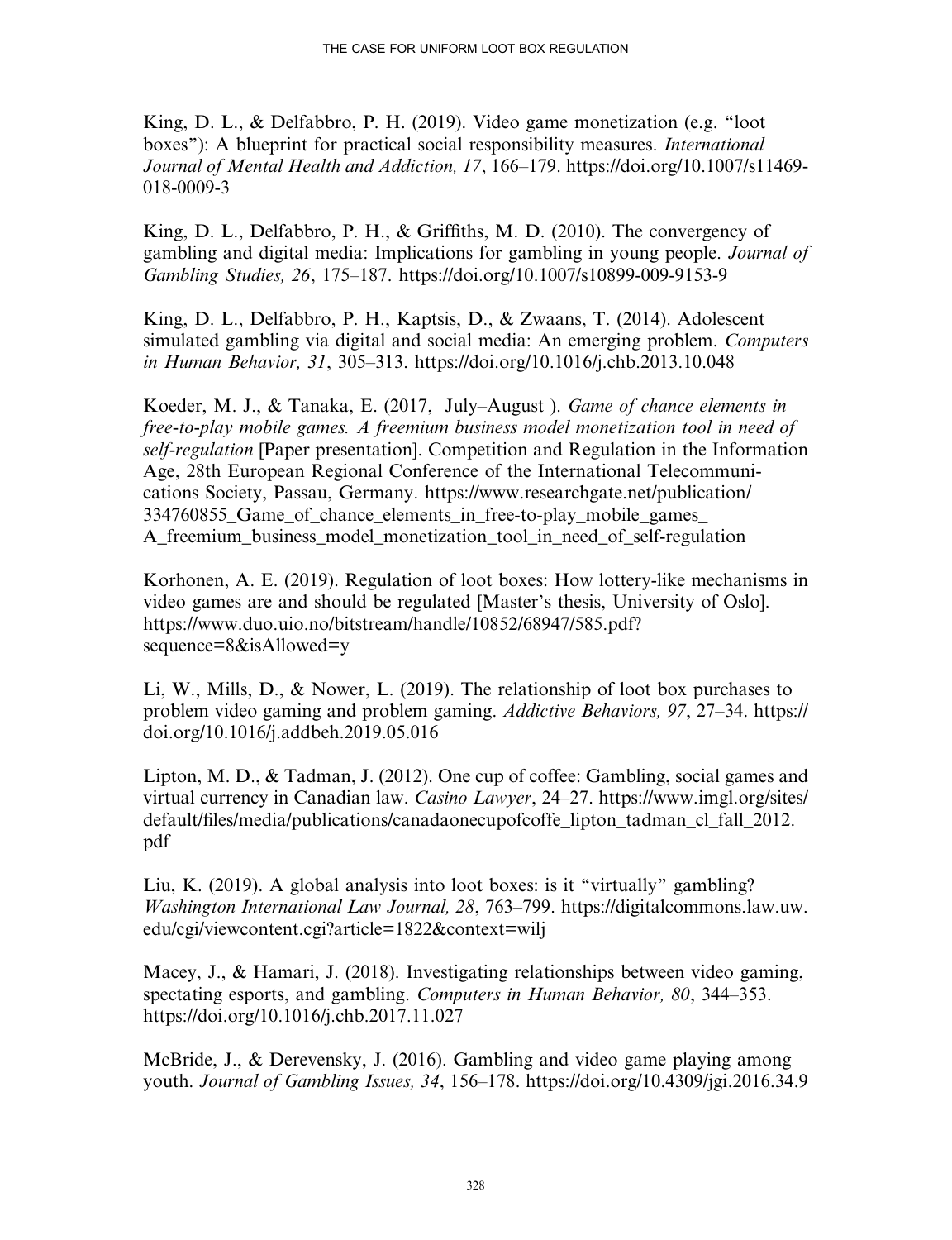McCaffrey, M. (2019). The macro problem of microtransactions: The self-regulatory challenges of video game loot boxes. Business Horizons, 62, 483–495. [https://doi.org/](https://doi.org/10.1016/j.bushor.2019.03.001) [10.1016/j.bushor.2019.03.001](https://doi.org/10.1016/j.bushor.2019.03.001)

McCool, J., Webb, L., Cameron, L. D., & Hoek, J. (2012). Graphic warning labels on plain cigarette packs: Will they make a difference to adolescents? Social Science & Medicine, 74, 1269–1273.<https://doi.org/10.1016/j.socscimed.2011.12.043>

Mistry, K. (2018). P(l)aying to win: loot boxes, microtransaction monetization, and a proposal for self-regulation in the video game industry. Rutgers University Law Review, 71, 537–577.

Moshirnia, A. V. (2018). Precious and worthless: A comparative perspective on loot boxes and gambling. Minnesota Journal of Law, Science and Technology, 20, 77–114.

Nabi, D. A. & Charlton, J. P. (2013). The psychology of addiction to virtual environments: the allure of the virtual self. In M. Grimshaw (Ed.), The Oxford Handbook of Virtuality. New York, United States: Oxford University Press. [https://](https://doi.org/10.1093/oxfordhb/9780199826162.013.022) [doi.org/10.1093/oxfordhb/9780199826162.013.022](https://doi.org/10.1093/oxfordhb/9780199826162.013.022)

Nadeau, L., Dufour, M., Guay, R., Kairouz, S., Ménard, J.-M., & Paradis, C. (2014). Online gambling: When the reality of the virtual catches up with us: Report of the Working Group on Online Gambling. Montreal, QC: Working Group on Online Gambling. http://www.groupes.fi[nances.gouv.qc.ca/jeu/pub/AUTEN\\_Online\\_](http://www.groupes.finances.gouv.qc.ca/jeu/pub/AUTEN_Online_Gambling.pdf) [Gambling.pdf](http://www.groupes.finances.gouv.qc.ca/jeu/pub/AUTEN_Online_Gambling.pdf)

Netherlands Gaming Authority. (2018). Study into loot boxes: A treasure or a burden? <https://kansspelautoriteit.nl/english/loot-boxes>

Nielsen, R. K. L., & Grabarczyk, P. (2018). Are loot boxes gambling? Random reward mechanisms in video games. Paper presented at the 2018 Digital Games Research Association Conference – Computer Science, Psychology. Turin, Italy. <https://doi.org/10.26503/todigra.v4i3.104>

O'Malley, N. (2020, February 10). Video games with gambling features should be banned from children. The Sydney Morning Herald. [https://www.smh.com.au/](https://www.smh.com.au/technology/video-games/video-games-with-gambling-features-should-be-banned-from-children-20200209-p53z36.html) [technology/video-games/video-games-with-gambling-features-should-be-banned](https://www.smh.com.au/technology/video-games/video-games-with-gambling-features-should-be-banned-from-children-20200209-p53z36.html)[from-children-20200209-p53z36.html](https://www.smh.com.au/technology/video-games/video-games-with-gambling-features-should-be-banned-from-children-20200209-p53z36.html)

Orland, K. (2019). EA gives in to Belgian regulators, stops selling FIFA loot boxes. [https://arstechnica.com/gaming/2019/01/ea-gives-in-to-belgian-regulators-stops](https://arstechnica.com/gaming/2019/01/ea-gives-in-to-belgian-regulators-stops-selling-fifa-loot-boxes)selling-fi[fa-loot-boxes](https://arstechnica.com/gaming/2019/01/ea-gives-in-to-belgian-regulators-stops-selling-fifa-loot-boxes)

Pan European Game Information. (2020).<https://www.pegi.info>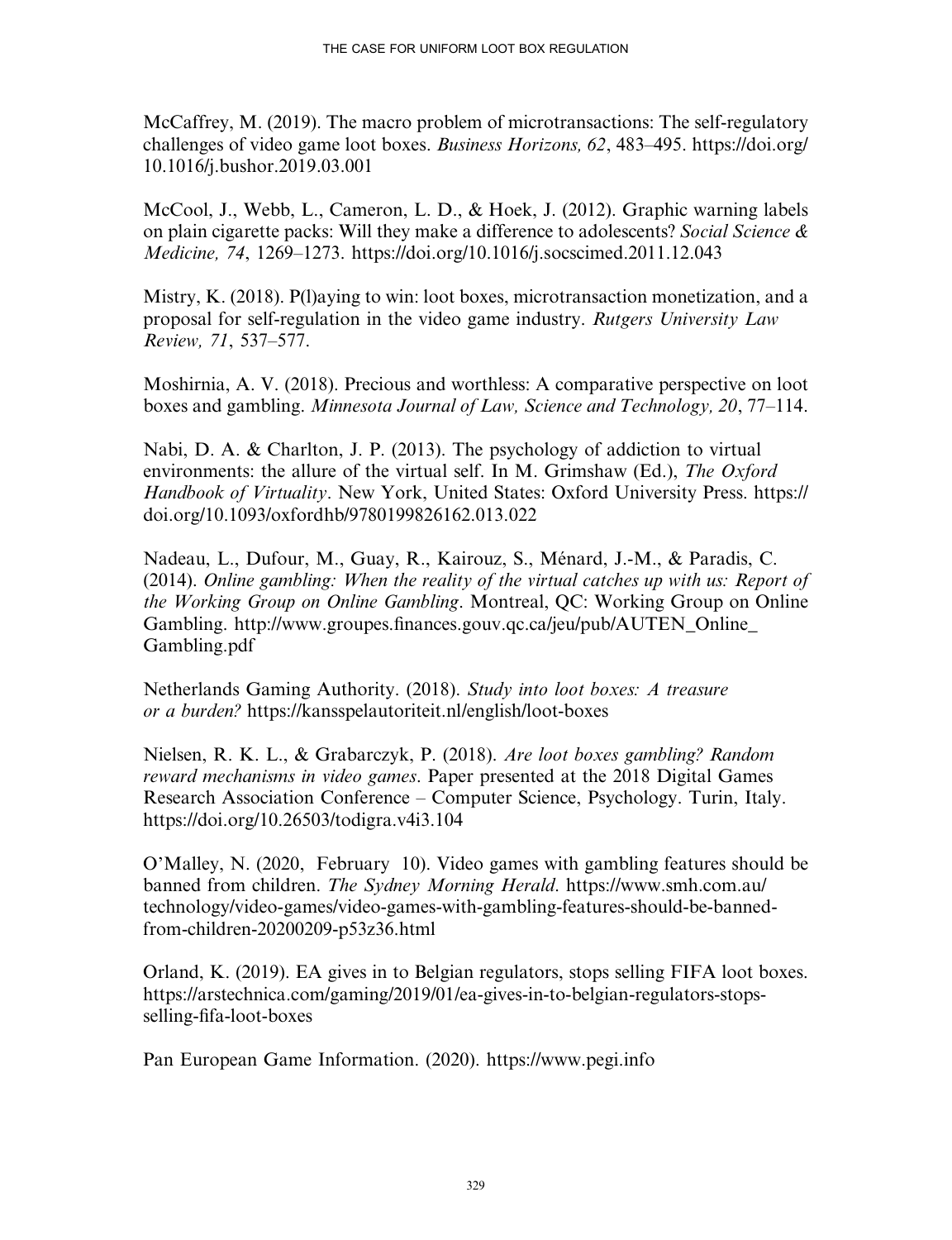Park, C.-B., Park, S. M., Gwak, A. R., Sohn, B. K., Lee, J.-Y., Jung, H. Y., Choi, S.-W., Kim, D. J., & Choi, J.-S. (2015). The effect of repeated exposure to virtual gambling cues on the urge to gamble. Addictive Behaviors, 41, 61–64. [https://doi.org/](https://doi.org/10.1016/j.addbeh.2014.09.027) [10.1016/j.addbeh.2014.09.027](https://doi.org/10.1016/j.addbeh.2014.09.027)

Purmehdi, M., Legous, R., Carrillat, F., & Senecal, S. (2017). The effectiveness of warning labels for consumers: A meta-analytic investigation into their underlying process and contingencies. Journal of Public Policy & Marketing, 36, 36–53.

Rachlin, H. (1990). Why do people gamble and keep gambling despite heavy losses? Psychological Science, 1, 294–297.<https://doi.org/10.1111/j.1467-9280.1990.tb00220.x>

Roberto C A., Wong, D., Musicus, A., & Hammond, D. (2016). The influence of sugar-sweetened beverage health warning labels on parents' choices. Pediatrics, 137. <https://doi.org/10.1542/peds.2015-3185>

Roberts, S. (2019). EA's promise of 'no loot boxes' in Jedi: Fallen Order is bold but not a good look. [https://www.pcgamer.com/au/eas-promise-of-no-loot-boxes-in-jedi](https://www.pcgamer.com/au/eas-promise-of-no-loot-boxes-in-jedi-fallen-order-is-bold-but-not-a-good-look)[fallen-order-is-bold-but-not-a-good-look](https://www.pcgamer.com/au/eas-promise-of-no-loot-boxes-in-jedi-fallen-order-is-bold-but-not-a-good-look)

Schwiddessen, S., & Karius, P. (2018). Watch your loot boxes! – recent developments and legal assessment in selected key jurisdictions from a gambling law perspective. Interactive Entertainment Law Review, 1, 17–43. [https://doi.org/10.4337/](https://doi.org/10.4337/ielr.2018.01.02) [ielr.2018.01.02](https://doi.org/10.4337/ielr.2018.01.02)

Scott, B. (2018). "Loot boxes" drawing regulatory attention. *Internet Law Bulletin*, 21, 124–126.

Statt, N. (2018). ESRB's loot box response is new ''in-game purchases'' label that applies to almost everything. [https://www.theverge.com/2018/2/27/17058400/esrb-in](https://www.theverge.com/2018/2/27/17058400/esrb-in-game-purchases-label-microtransactions-loot-boxes-regulation-oversight)[game-purchases-label-microtransactions-loot-boxes-regulation-oversight](https://www.theverge.com/2018/2/27/17058400/esrb-in-game-purchases-label-microtransactions-loot-boxes-regulation-oversight)

Stewart-Jones, H., & Mason, G. (2017). FutGalaxy and ''skin betting.'' Entertainment Law Review, 28, 181–183.

Suh, E., Alhaery, M., Abarbanel, B. L., & McKenna, A. (2017). Examining millennials and generational differences in online gaming. Journal of Hospitality and Tourism Technology, 8, 314–336.<https://doi.org/10.1108/JHTT-03-2017-0024>

Tassi, P. (2018). From Battle Front II to Fortnite, the war against loot boxes is being won in 2018. [https://www.forbes.com/sites/insertcoin/2018/04/11/from-battlefront-2](https://www.forbes.com/sites/insertcoin/2018/04/11/from-battlefront-2-to-fortnite-the-war-against-loot-boxes-is-being-won-in-2018/#741d82b6a92d) [to-fortnite-the-war-against-loot-boxes-is-being-won-in-2018/#741d82b6a92d](https://www.forbes.com/sites/insertcoin/2018/04/11/from-battlefront-2-to-fortnite-the-war-against-loot-boxes-is-being-won-in-2018/#741d82b6a92d)

Taylor, H. (2018). EA Sports VP Daryl Holt on loot boxes: ''Our model is sustainable.'' [https://www.gamesindustry.biz/articles/2018-06-29-ea-sports-vp-daryl](https://www.gamesindustry.biz/articles/2018-06-29-ea-sports-vp-daryl-holt-on-loot-boxes-our-model-is-sustainable)[holt-on-loot-boxes-our-model-is-sustainable](https://www.gamesindustry.biz/articles/2018-06-29-ea-sports-vp-daryl-holt-on-loot-boxes-our-model-is-sustainable)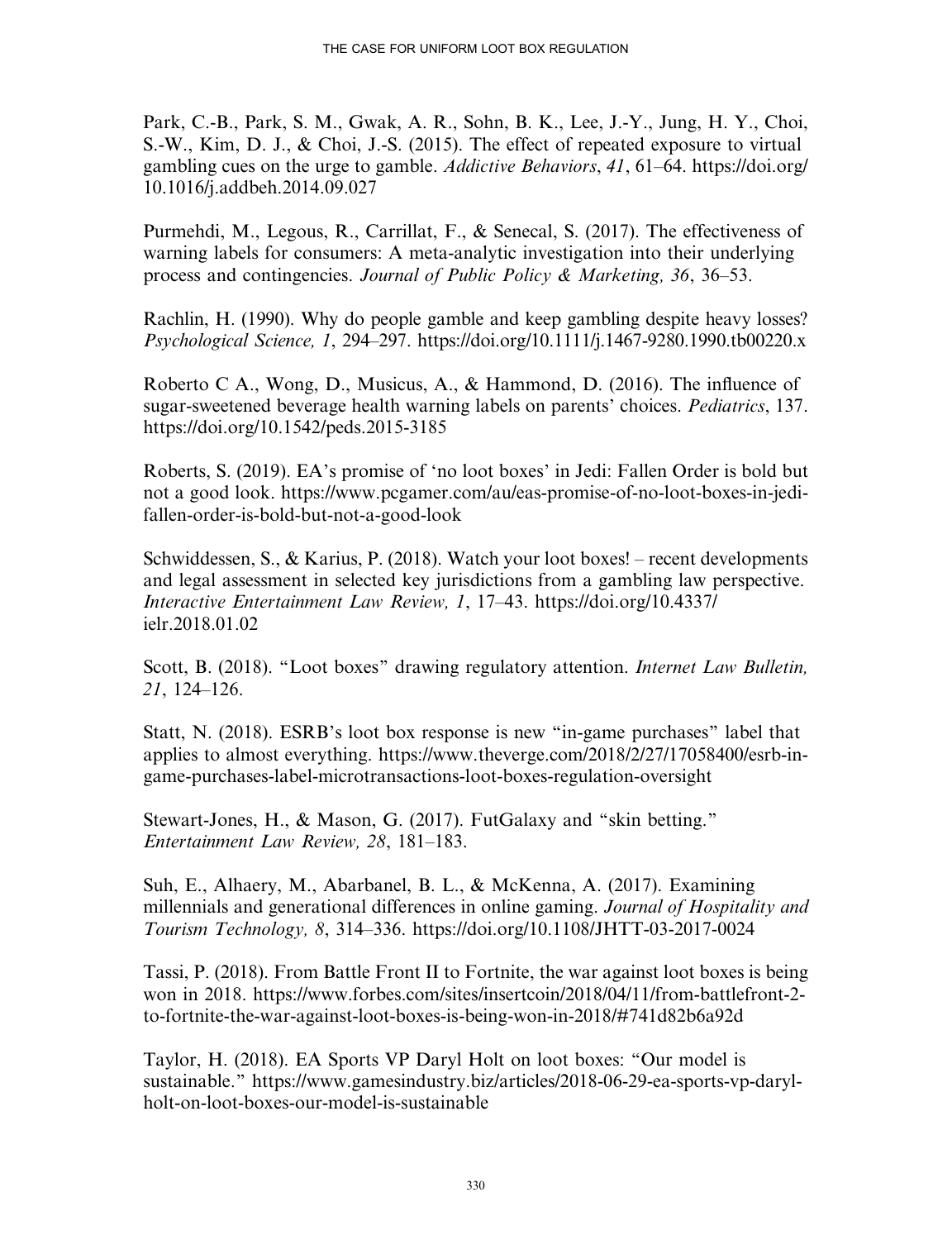United Kingdom Gambling Commission. (2017). Virtual currencies, eSports and social casino gaming: Position paper. [https://www.gamblingcommission.gov.uk/PDF/](https://www.gamblingcommission.gov.uk/PDF/Virtual-currencies-eSports-and-social-casino-gaming.pdf) [Virtual-currencies-eSports-and-social-casino-gaming.pdf](https://www.gamblingcommission.gov.uk/PDF/Virtual-currencies-eSports-and-social-casino-gaming.pdf)

Usher, T. (2020, February 4). Does Fifa Ultimate Team risk turning players into gambling addicts? The Guardian. [https://www.theguardian.com/commentisfree/2020/](https://www.theguardian.com/commentisfree/2020/feb/04/fifa-ultimate-team-gambling-french-lawsuit-ea-video-game-card-packs) feb/04/fi[fa-ultimate-team-gambling-french-lawsuit-ea-video-game-card-packs](https://www.theguardian.com/commentisfree/2020/feb/04/fifa-ultimate-team-gambling-french-lawsuit-ea-video-game-card-packs)

Usher, W. (2011). Korea says no to Diablo III's real money auction house. [https://](https://www.cinemablend.com/games/Korea-Says-Diablo-III-Real-Money-Auction-House-38309.html) [www.cinemablend.com/games/Korea-Says-Diablo-III-Real-Money-Auction-House-](https://www.cinemablend.com/games/Korea-Says-Diablo-III-Real-Money-Auction-House-38309.html)[38309.html](https://www.cinemablend.com/games/Korea-Says-Diablo-III-Real-Money-Auction-House-38309.html)

Victorian Responsible Gambling Foundation. (2018). Submission to Senate Environment and Communications References Committee Inquiry into Gaming Micro-Transactions for Chance-Based Items. [https://responsiblegambling.vic.gov.au/](https://responsiblegambling.vic.gov.au/resources/publications/?q=&collection=8&published_year_0=2009&published_year_1=2018) [resources/publications/?q=](https://responsiblegambling.vic.gov.au/resources/publications/?q=&collection=8&published_year_0=2009&published_year_1=2018)&[collection=8&published\\_year\\_0=2009&published\\_](https://responsiblegambling.vic.gov.au/resources/publications/?q=&collection=8&published_year_0=2009&published_year_1=2018) year  $1=2018$ 

Virtual Policy Network. (2012). RuneScape theft: Dutch Supreme Court decision. [http://www.virtualpolicy.net/runescape-theft-dutch-supreme-court-decision.html.](http://www.virtualpolicy.net/runescape-theft-dutch-supreme-court-decision.html)

Walker, I. (2020). Valorant tournaments will have to turn off blood. [https://www.](https://www.kotaku.com.au/2020/04/valorant-tournaments-will-have-to-turn-off-blood/) [kotaku.com.au/2020/04/valorant-tournaments-will-have-to-turn-off-blood/](https://www.kotaku.com.au/2020/04/valorant-tournaments-will-have-to-turn-off-blood/)

World Health Organization. (2018). International Statistical Classification of Diseases and Related Health Problems. [Resource Document]. [https://icd.who.int/](https://icd.who.int/browse11/l-m/en#/http://id.who.int/icd/entity/338347362) [browse11/l-m/en#/http://id.who.int/icd/entity/338347362](https://icd.who.int/browse11/l-m/en#/http://id.who.int/icd/entity/338347362)

World Health Organization. (2020). Addictive behaviors. [https://www.who.int/](https://www.who.int/health-topics/addictive-behaviours#tab=tab_3) health-topics/addictive-behaviours#tab=tab 3

Xiao, L. Y., & Henderson, L. L. (2019). Towards an ethical game design solution to loot boxes: A commentary on King and Delfabbro. *International Journal of Mental* Health and Addiction.<https://doi.org/:10.1007/s11469-019-00164-4>

Zendle, D. (2019). Problem gamblers spend less money when loot boxes are removed from a game: A before and after study of Heroes of the Storm. PeerJ, 7. [https://doi.](https://doi.org/10.7717/peerj.7700) [org/10.7717/peerj.7700](https://doi.org/10.7717/peerj.7700)

Zendle, D., & Bowden-Jones, H. (2020). Loot boxes and the convergence of video games and gambling. The Lancet Psychiatry, 6, 724–725. [https://doi.org/10.1016/](https://doi.org/10.1016/S2215-0366(19(30285-8) [S2215-0366\(19\)30285-8](https://doi.org/10.1016/S2215-0366(19(30285-8)

Zendle, D., & Cairns, P. (2018). Video game loot boxes are linked to problem gambling: Results of a large-scale survey. PLoS One, 13. [https://doi.org/10.1371/](https://doi.org/10.1371/journal.pone.0206767) [journal.pone.0206767](https://doi.org/10.1371/journal.pone.0206767)